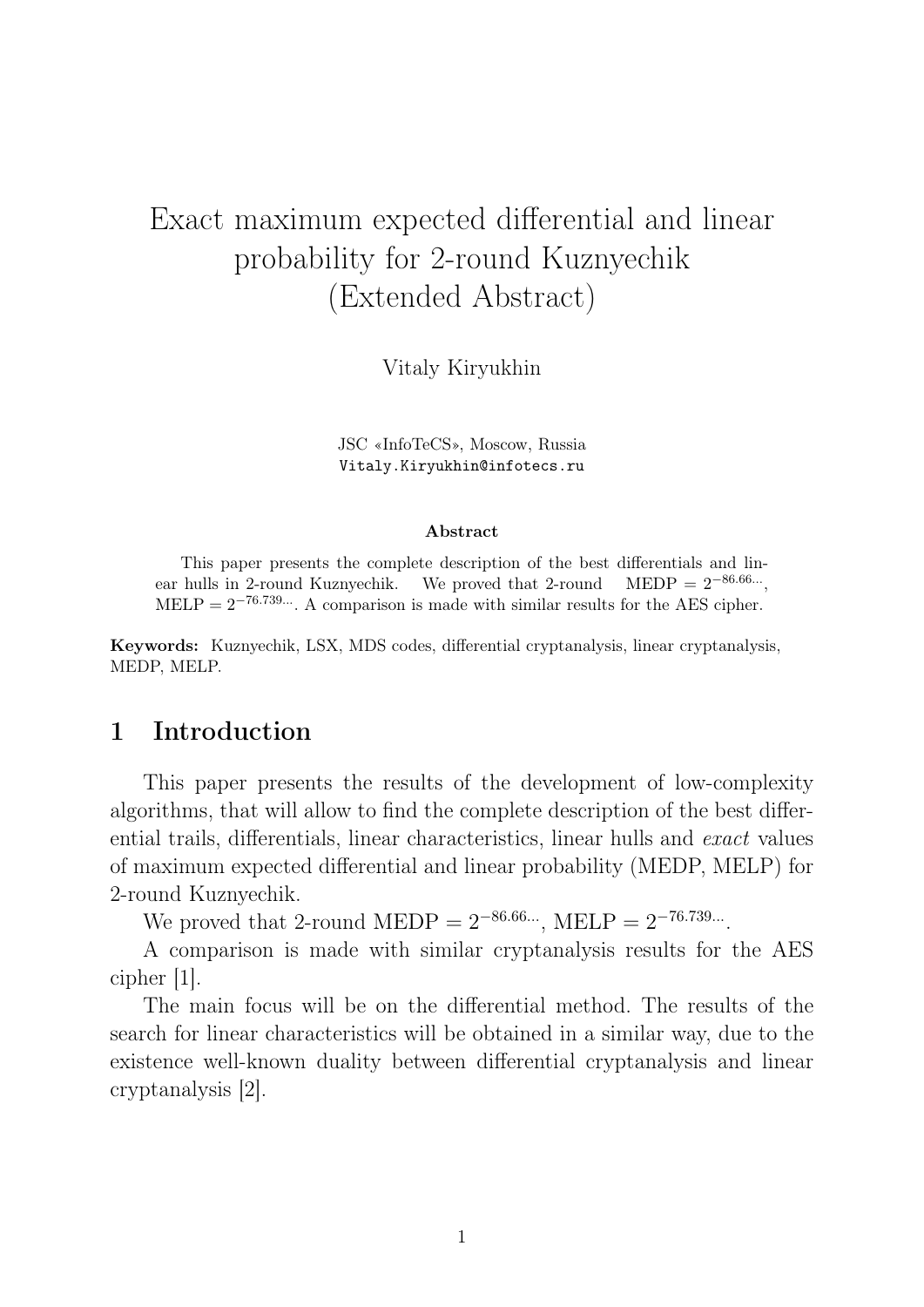## 2 Basic information

Kuznyechik block cipher [3] consists of a sequence of 9 rounds and a post-whitening key addition. Each round contains three operations:

 $X$  – modulo 2 addition of an input block with an iterative key;

 $S$  – parallel application of a fixed bijective substitution to each byte of the block;

L – linear transformation which is defined as a LFSR over  $GF(2^8)$ . It can be represented as multiplication by the matrix  $\mathbb L$  over  $GF(2^8)$ .

The block size is 128 bits  $(n = 16 \text{ bytes})$ .

A 2-round differential trail can be represented as the following scheme:



Figure 1: 2-round differential trail

 $\Delta x = (x_1, ..., x_n)$  – the difference of input blocks in byte representation,  $\Delta_1 = (\alpha_1, ..., \alpha_n)$  – the difference of blocks after the nonlinear transformation on the first round,

 $\Delta_2 = (\beta_1, ..., \beta_n) = (\alpha_1, ..., \alpha_n) \mathbb{L}$  – the difference of blocks after the linear transformation (matrix multiplication in row-by-row representation),

 $\Delta y = (y_1, ..., y_n)$  – the difference of blocks after the nonlinear transformation on the second round.

Note that due to «linearity» and «invertibility» the linear transformation on the second round can be omitted without loss of generality.

The nonlinear transformation of each S-box is characterized by a matrix of transition probabilities (Differential Distribution Table). DDT is the set of local difference characteristics:

$$
P(\alpha \to \beta) = \Pr(S(\chi \oplus \alpha) \oplus S(\chi) = \beta), \ \alpha, \beta, \chi \in \{0, 1\}^8, \tag{1}
$$

where  $\chi$  is a uniformly distributed random variable. S-box with nonzero input difference  $\alpha \neq 0$  is called active.

2-round differential trail  $\Delta x \to \Delta_1 \to \Delta_2 \to \Delta y$  is a random variable,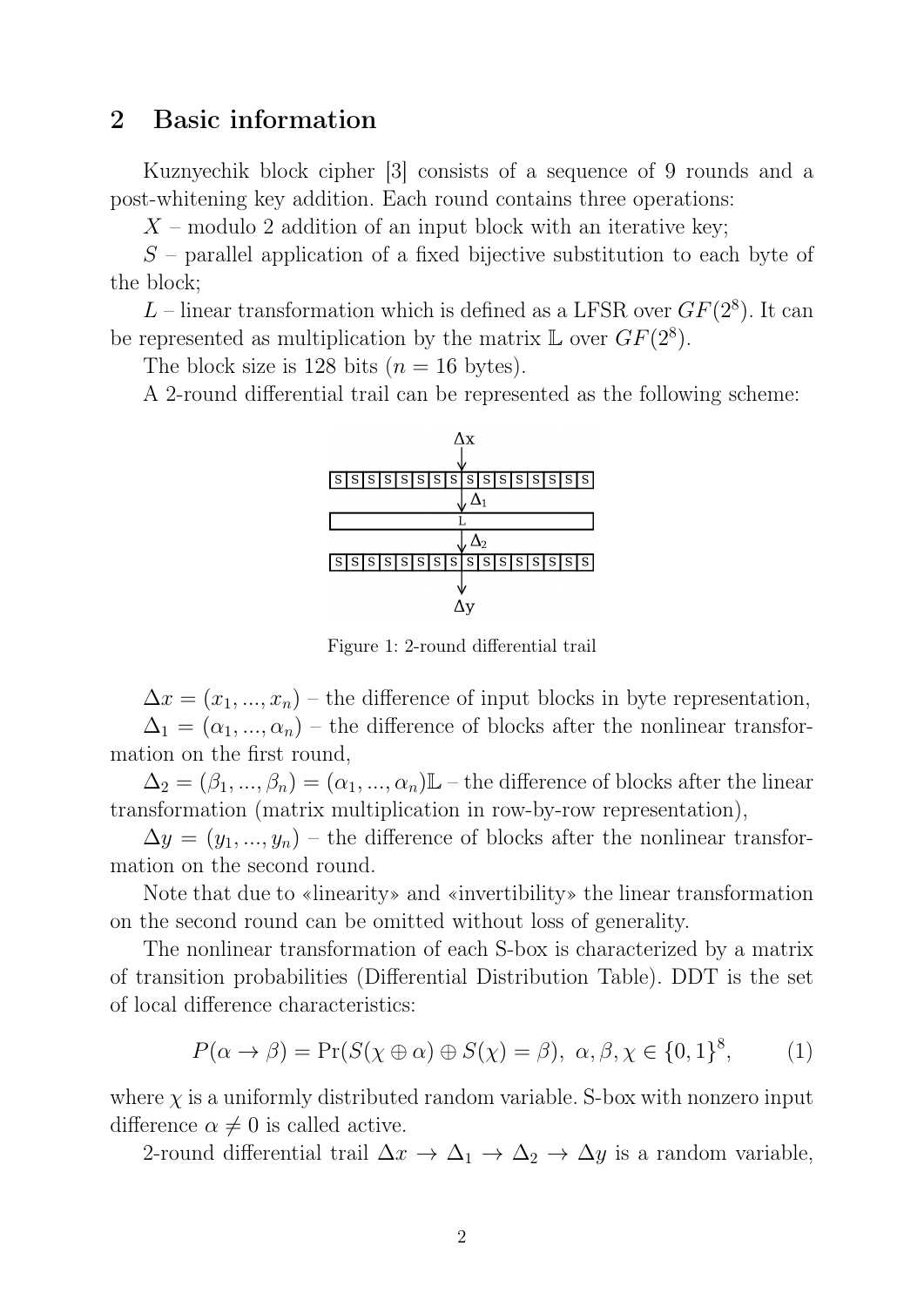that has a probability  $(EDCP \t[1])$ 

$$
P(\Delta x \to \Delta_1 \to \Delta_2 \to \Delta y) = \left(\prod_{i=1}^n P(x_i \to \alpha_i)\right) \left(\prod_{i=1}^n P(\beta_i \to y_i)\right). \tag{2}
$$

The best differential trail has probability

$$
P_{best}^{trail} = P_{best}(\Delta x \to \Delta_1 \to \Delta_2 \to \Delta y) =
$$
  
= 
$$
\max_{(\Delta x, \Delta_1, \Delta_2, \Delta y) \setminus (0,0,0,0)} P(\Delta x \to \Delta_1 \to \Delta_2 \to \Delta y).
$$

Differential is the set of all differential trails that have the same  $\Delta x$  and  $\Delta y$ .

Differential is characterized by the probability *(EDP* [1])

$$
P(\Delta x \to \Delta y) = \sum_{i=1}^{T} \left( \left( \prod_{j=1}^{n} P(x_j \to \alpha_j^{(i)}) \right) \left( \prod_{j=1}^{n} P(\beta_j^{(i)} \to y_j) \right) \right), \quad (3)
$$

where  $T$  is the number of the differential trails in the differential.

The best differential has probability *(MEDP* [1]):

$$
P_{best}^{diff} = P_{best}(\Delta x \to \Delta y) = \max_{(\Delta x, \Delta y) \setminus (0,0)} P(\Delta x \to \Delta y)
$$

Our first goal is to find the most probable differential trail – the best differential trail.

Matrix  $\mathbb L$  is part of the matrix  $\mathbb G = \mathbb E | \mathbb L$ .  $\mathbb G$  is the generator matrix of the MDS-code  $(32, 16, 17)$  over  $GF(2<sup>8</sup>)$ . Thus, the minimum possible total weight of vectors  $\Delta_1$  and  $\Delta_2$  is equal to the minimum code distance  $d = 17$ . We will start searching for the most probable differential trail by finding all minimum byte weight codewords in G.

## 3 Algorithm for finding codewords with the smallest byte weight

Let  $(t, r)$  such, that  $t + r = n + 1, t > 0, r > 0$ . Fix  $k_1, \ldots, k_t, m_1, \ldots, m_r$ – locations of non-zero elements in the vectors  $\Delta_1 = (\alpha_1, ..., \alpha_n)$  and  $\Delta_2 =$  $(\beta_1, ..., \beta_n)$  accordingly. Let's present the transformation  $\Delta_1\mathbb{L} = \Delta_2$  as a system of equations. Select the subsystem  $\mathbb{S}_{n-r,t}$  in the system  $\Delta_1\mathbb{L} = \Delta_2$ :  $(\alpha_{k_1},\ldots,\alpha_{k_t})\cdot\mathbb{S}_{n-r,t} = (0,\ldots,0)$  $\overline{n-r}$ ). Solve the subsystem  $\mathbb{S}_{n-r,t}$ . The set of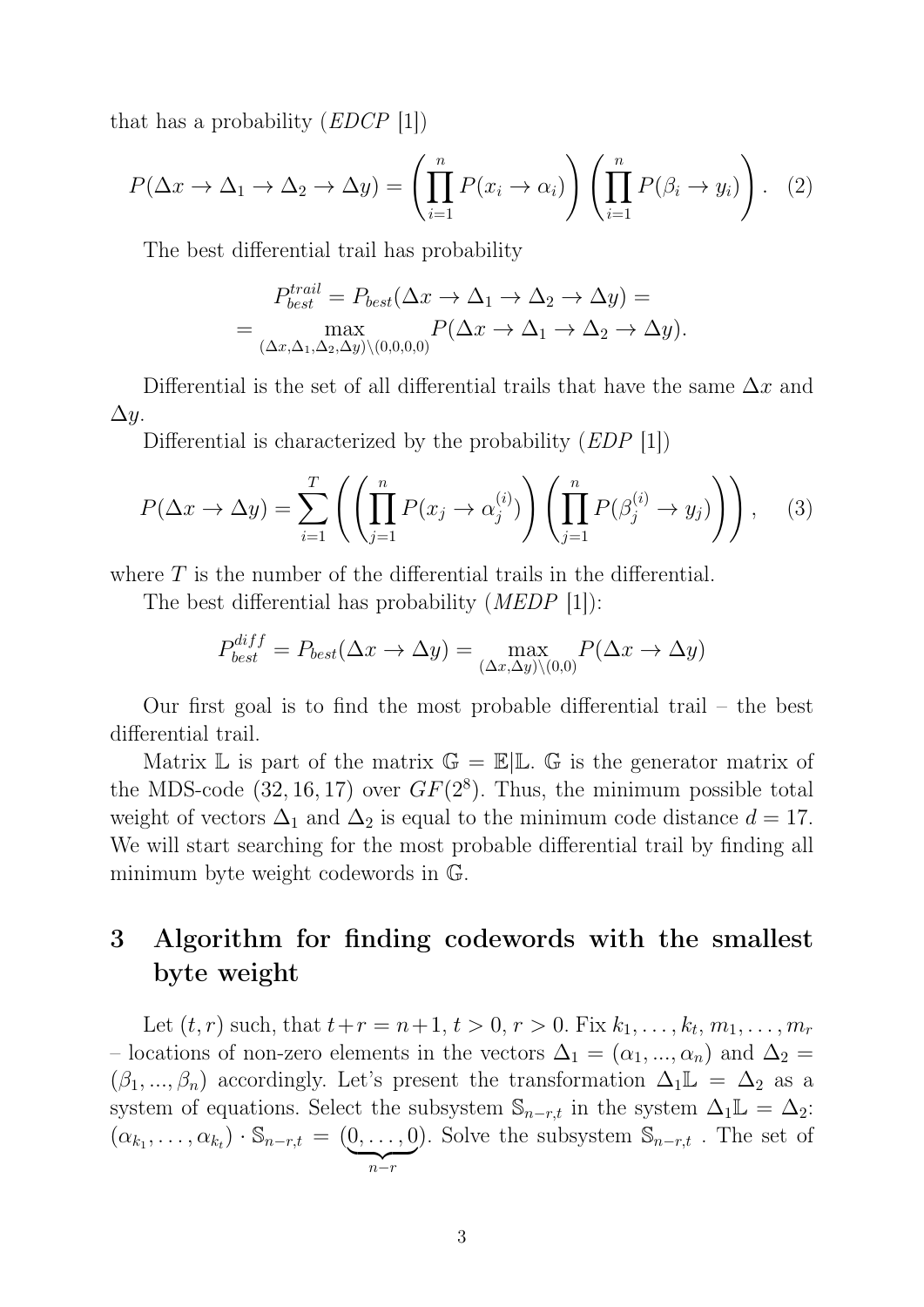solutions is  $(\alpha_k^{(i)})$  $\alpha_{k_1}^{(i)}, \ldots, \alpha_{k_t}^{(i)}$  $(k_k^{(i)}), i = \overline{1,255}$ . Hence we have the set of  $\Delta_1^{(i)}$  $_1^{(i)}$  and the set of  $\Delta_2^{(i)} = \Delta_1^{(i)} \mathbb{L}$ ,  $i = \overline{1,255}$ .

Let's denote these sets of solutions

$$
M^{(n+1)}(k_1, \ldots, k_t, m_1, \ldots, m_r) = (\alpha_{k_1}^{(i)}, \ldots, \alpha_{k_t}^{(i)}, \beta_{m_1}^{(i)}, \ldots, \beta_{m_r}^{(i)}), \ i = \overline{1,255}.
$$
\n(4)

The union of such sets is the set

$$
M^{(n+1)} = \bigcup_{(k_1,\ldots,k_t,m_1,\ldots,m_r)} M^{(n+1)}(k_1,\ldots,k_t,m_1,\ldots,m_r)
$$

of all code vectors of minimum weight  $n + 1$ . The cardinality of the set  $M^{(n+1)}$  is equal to  $255 \cdot \sum_{(t,r):t+r=n+1} \binom{n}{t}$  $\binom{n}{t}\binom{n}{r} = 255 \cdot \binom{2n}{n+1}$ . Note, that the same expression for the number of codewords of minimal weight is obtained in [5].

Pseudocode of the algorithm is presented in Appendix E.

### 4 Algorithm for finding the best differential trail

In general, we consider differential trails for 2 rounds

$$
\Delta x \to \Delta_1 \to \Delta_2 \to \Delta y.
$$

We start with differential trails containing the minimum number of active S-boxes (minimal weight of  $\Delta_1$  and  $\Delta_2$ ).

To simplify the notation we denote  $(\Delta_1, \Delta_2)$  =  $(\alpha_{k_1},\ldots,\alpha_{k_t},\beta_{m_1},\ldots,\beta_{m_r}), \quad t + r \geq d = 17.$  Coordinates equal to zero are omitted in notation.

$$
P_{max}(\Delta_1, \Delta_2) = \left(\prod_{j=1}^t \max_x P(x \to \alpha_{k_j})\right) \left(\prod_{j=1}^r \max_y P(\beta_{m_j} \to y)\right)
$$

is the maximum probability of differential trail with a fixed vector  $(\Delta_1, \Delta_2)$ . Then the most probable differential trail  $\Delta x \to \Delta_1 \to \Delta_2 \to \Delta y$  has the probability:

$$
P_{best}^{trail} = \max_{(\Delta_1, \Delta_2) \setminus (0,0)} P_{max}(\Delta_1, \Delta_2).
$$

Let the vector  $(\Delta_1, \Delta_2)$  has a weight  $n + 1$ :

$$
P_{best}^{trail} \ge \max_{(\Delta_1, \Delta_2) \in M^{(n+1)}} P_{max}(\Delta_1, \Delta_2).
$$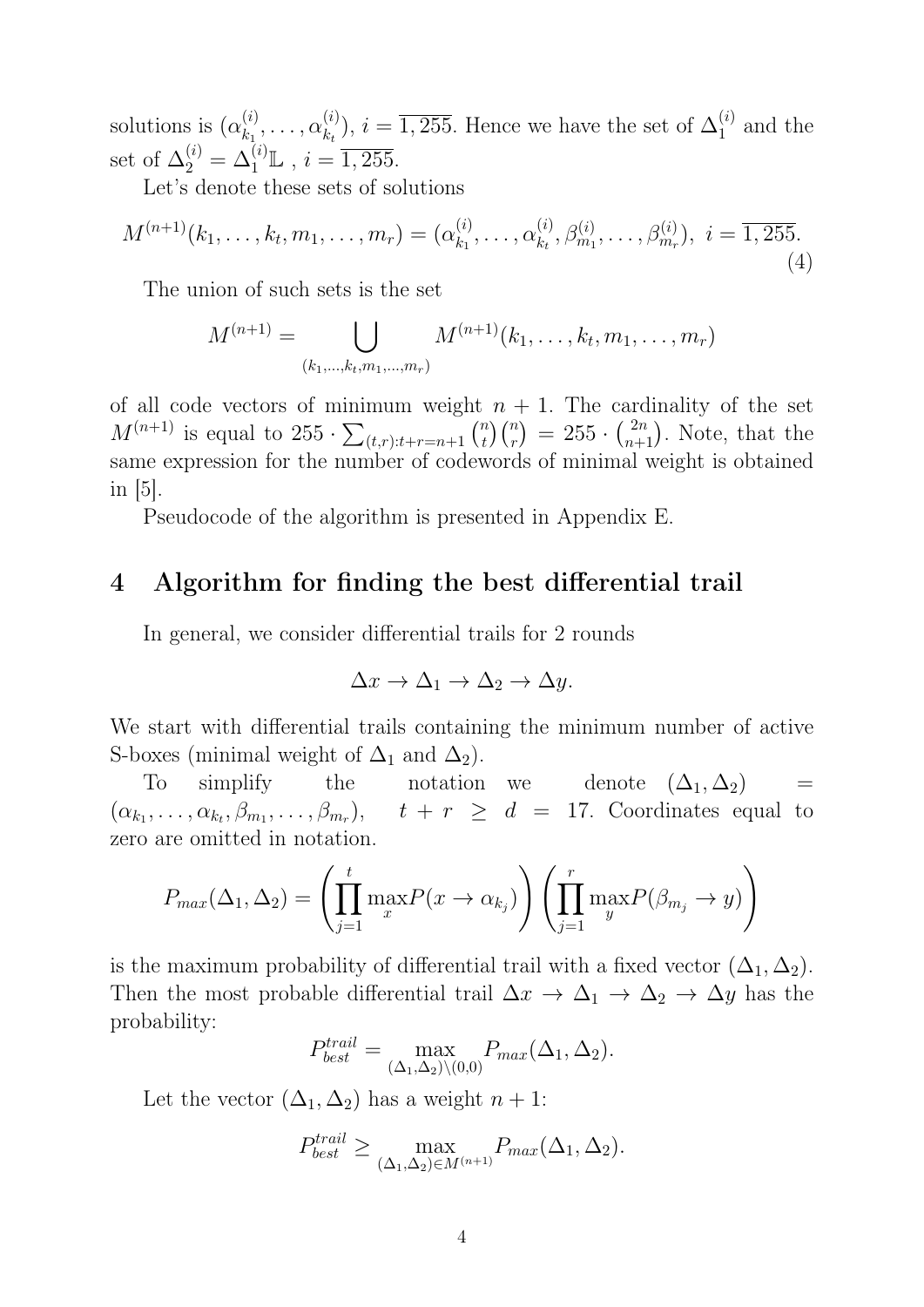Two sets of differential trails were found in  $M^{(n+1)}$ . Each trail in both sets has a maximum probability:

$$
\max_{(\Delta_1, \Delta_2) \in M^{(n+1)}} P_{max}(\Delta_1, \Delta_2) = \left(\frac{8}{256}\right)^{13} \left(\frac{6}{256}\right)^4 = 2^{-86.66...}.
$$

The trails in the set have the same inner part  $(\Delta_1, \Delta_2)$ . There are no other trails that would have a maximum probability.

The found differential trails are presented in Appendix A.

**Lemma 1.** Let  $\Delta x \to \Delta_1 \to \Delta_2 \to \Delta y$  be the differential trail in 2-round Kuznyechik. Let  $P(\Delta x \to \Delta_1 \to \Delta_2 \to \Delta y)$  be maximal among all trails. Then the weight  $(\Delta_1, \Delta_2)$  is equal to  $n + 1 = 17$ .

Proof. One can see that the estimate

$$
P(\Delta x \to \Delta_1 \to \Delta_2 \to \Delta y) \le \left(\max_{(\alpha,\beta)\setminus(0,0)} P(\alpha \to \beta)\right)^w.
$$
 (5)

is true for any differential trail  $\Delta x \to \Delta_1 \to \Delta_2 \to \Delta y$ ,  $\|\Delta_1\| + \|\Delta_2\| = w =$  $t + r$ .

In the case of Kuznyechik, max  $(\alpha,\beta)\backslash(0,0)$  $P(\alpha \rightarrow \beta) = \left(\frac{8}{256}\right)$ . Then for any  $w \geq 18$  it holds that:

$$
P(\Delta x \to \Delta_1 \to \Delta_2 \to \Delta y) \le \left(\frac{8}{256}\right)^w \le
$$
  

$$
\le \left(\frac{8}{256}\right)^{18} < \max_{(\Delta_1, \Delta_2) \in M^{(n+1)}} P_{max}(\Delta_1, \Delta_2) = 2^{-86.66...}.
$$

Hence  $P_{best}^{trail} = 2^{-86.66...}$ . Lemma 1 is proved.

 $\overline{\phantom{a}}$ 

### 5 Algorithm for finding the best differential

Suppose that the best differential will also be achieved on a configuration containing the minimum number  $w = n + 1 = 17$  of active S-boxes.

Each subset  $M^{(n+1)}(k_1,\ldots,k_t,m_1,\ldots,m_r)$  contains exactly 255 code vectors. The sets  $k_1, \ldots, k_t$  and  $m_1, \ldots, m_r$  specify the positions of active Sboxes. Hence the differential  $\Delta x \rightarrow \Delta y$  contains trails from *only one* subset  $M^{(n+1)}(k_1,\ldots,k_t,m_1,\ldots,m_r)$ . Consequently, in expression (3)  $T=255$ .

Consider an algorithm that allows you to get rid of the exhaustive search. It is based on the «pruning» of the branches of the search tree by using the constructed upper bounds.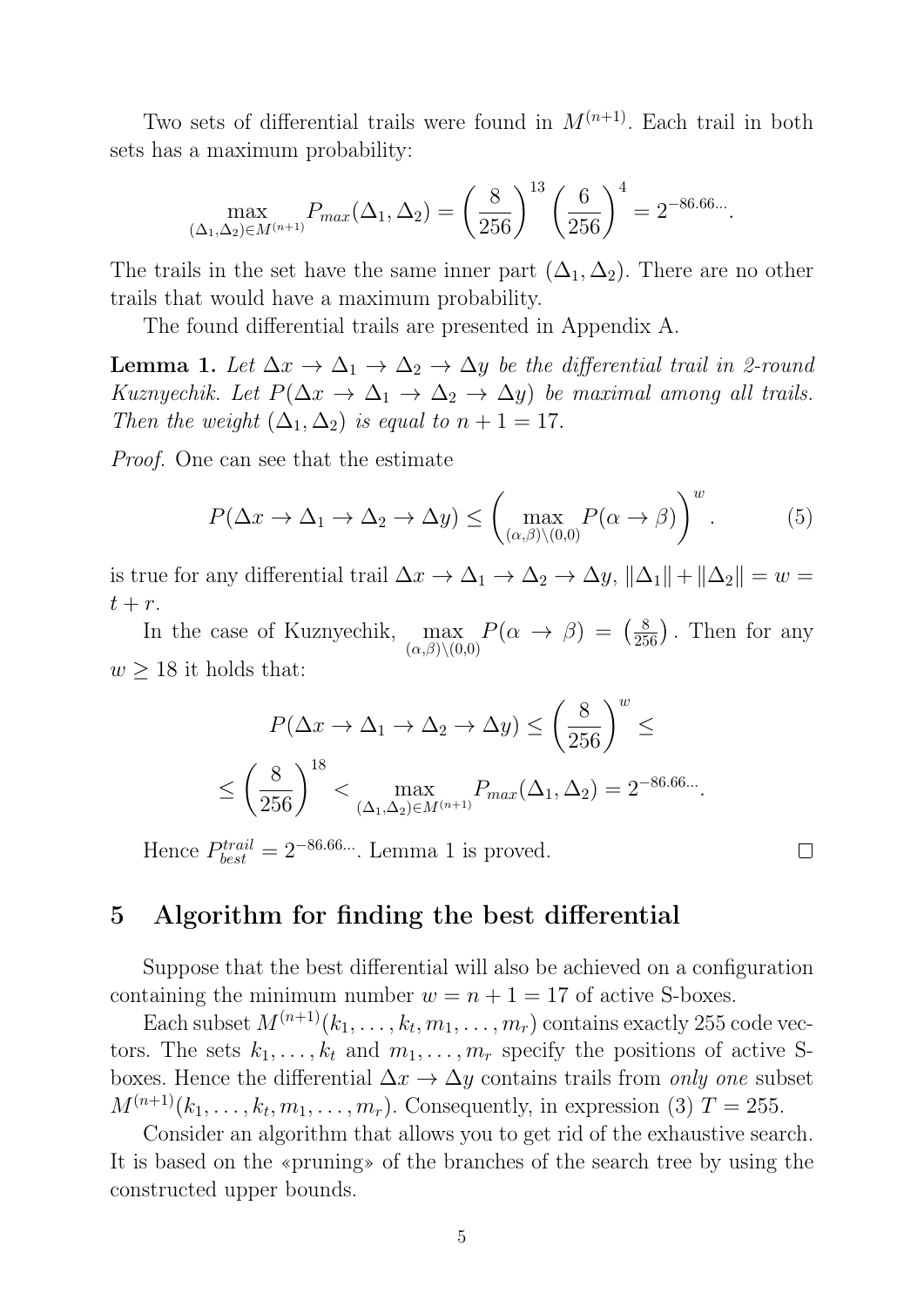In the previous paragraph, the exact value of the best differential trail is given  $\theta_{best}^{trail} = 2^{-86.66...}$ . This probability is the lower bound for the probability of the best differential. It is always possible to construct a differential, consisting of one best trail  $P_{best}^{diff} \geq P_{best}^{trail}$ . We will use the probability  $P_{est}^{diff} = P_{best}^{trail}$  as a threshold value.

#### 5.1 Algorithm for calculating the upper bound of the differential

Let a subset of codewords (4) is given. Calculate the upper bound of the differential.

Fix  $u \leq t, v \leq r$ . Select  $t - u$  coordinates  $\alpha$  and  $r - v$  coordinates  $\beta$  in the equation (4):

$$
part^{(i)} = (\alpha_{k_1}^{(i)}, \dots, \alpha_{k_{t-u}}^{(i)}, \beta_{m_1}^{(i)}, \dots, \beta_{m_{r-v}}^{(i)}), i = \overline{1,255}.
$$

For all  $i = \overline{1,255}$  we obtain an easily computable upper bound for the «part» of the differential trail

$$
P(\Delta x \to part^{(i)} \to \Delta y) \le
$$
  

$$
\leq \left(\prod_{j=1}^{t-u} \max_x P(x \to \alpha_{k_j}^{(i)})\right) \left(\prod_{j=1}^{r-v} \max_y P(\beta_{m_j}^{(i)} \to y)\right).
$$

Let's order these estimates in descending order.

We will construct for each x (and y) the sequence of transition probabilities. Let's use the S-box transition probability matrix (DDT):

$$
P(x \to \alpha^{(1,x)}) \ge P(x \to \alpha^{(2,x)}) \ge \ldots \ge P(x \to \alpha^{(255,x)}), \ x = \overline{1,255}, \quad (6)
$$

$$
P(\beta^{(1,y)} \to y) \ge P(\beta^{(2,y)} \to y) \ge \dots \ge P(\beta^{(255,y)} \to y), \ y = \overline{1,255}. \tag{7}
$$

$$
X^{(q)} = \max_{x} P(x \to \alpha^{(q,x)}), \ Y^{(q)} = \max_{y} P(\beta^{(q,y)} \to y).
$$
 (8)

Consider the differential (3). Let the summands be ordered in descending order. Then

$$
P(\Delta x \to \Delta y) \le \min_{u,v} \left( \sum_{q=1}^{255} \left( X^{(q)} \right)^u \left( Y^{(q)} \right)^v \left( P(\Delta x \to part^{(q)} \to \Delta y) \right) \right). \tag{9}
$$

If the resulting upper bound (9) is less than the threshold  $P_{est}^{diff}$ , then the subset is no longer considered.

In practice, the values  $u$  and  $v$  are selected experimentally depending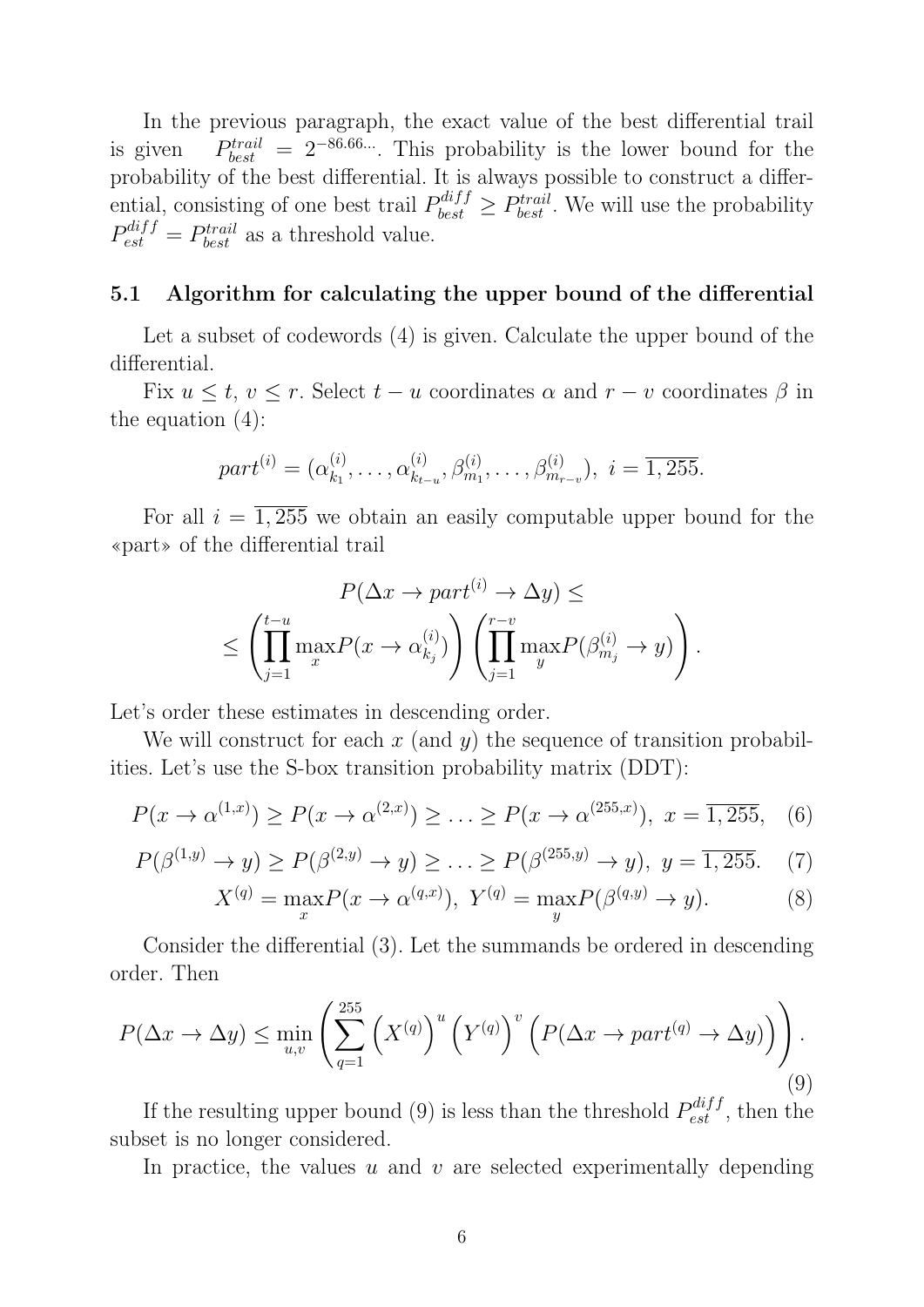on the cipher substitution. For Kuznyechik  $u = v = 2$  are close to optimal parameters. For such values, approximately  $\frac{9}{10}$  subsets are excluded from being considered.

#### 5.2 Algorithm for constructing the differential

Suppose that for some subset  $M^{(n+1)}(k_1,\ldots,k_t,m_1,\ldots,m_r)$  the estimate is greater than the threshold value  $P_{est}^{diff}$ . Then the following estimate also holds

$$
P(\Delta x \to \Delta y) \le \sum_{i=1}^{255} \left( \prod_{j=1}^t \max_x P(x \to \alpha_{k_j}^{(i)}) \prod_{j=1}^r \max_y P(\beta_{m_j}^{(i)} \to y) \right).
$$
 (10)

We will sequentially search through possible non-zero values  $x_{k_1}, \ldots, x_{k_t}$ and  $y_{m_1}, \ldots, y_{m_r}$ . The maximum values  $\max_x P(x \to \alpha_{k_j}^{(i)})$  $\binom{i}{k_j}$  (and  $\max_{y} P(\beta_{m_j}^{(i)} \rightarrow$ y)) will be replaced by the immediate values  $P(x_{k_j} \to \alpha_{k_j}^{(i)})$  $\binom{i}{k_j}$   $(P(\beta_{m_j}^{(i)} \to y_{m_j})$ accordingly). We will also use the pruning of the branches of the search tree.

Denote

$$
P(a_1, a_2,... a_s) = P(x_{k_1} = a_1, x_{k_2} = a_2,..., x_{k_s} = a_s, x_{k_{s+1}},..., x_{k_t} \to \Delta y),
$$
  
\n
$$
P(a_1, a_2,... a_s) \le
$$
  
\n
$$
\le \sum_{i=1}^{255} \left( \prod_{j=1}^{s} P(a_j \to \alpha_{k_j}^{(i)}) \prod_{j=s+1}^{t} \max_x P(x \to \alpha_{k_j}^{(i)}) \prod_{j=1}^{r} \max_y P(\beta_{m_j}^{(i)} \to y) \right).
$$

In the estimate (10), we fix the first factor with the number  $k_1$ (the place of the first nonzero element). Let  $x_{k_1} = 1$ . Then we replace  $\max_{x} P(x \rightarrow$  $\alpha_{k_1}^{(i)}$  $\binom{(i)}{k_1}$  by  $P(1 \to \alpha_{k_1}^{(i)})$  $k_1^{(i)}$ ). After that we have the estimate  $P(a_1 = 1)$ . If the estimate  $P(a_1 = 1)$  is less than the threshold value  $P_{est}^{diff}$ , then we perform a search among the elements  $x_{k_1} = 2, 3, ... 255$ . We will search until the element  $x_{k_1} = a_1$ ,  $P(a_1) \geq P_{est}^{diff}$  is found. If such  $x_{k_1}$  is not found, then the subset  $M^{(n+1)}(k_1,\ldots,k_t,m_1,\ldots,m_r)$  is excluded from being considered.

Let such  $x_{k_1} = a_1$  is found. We perform similarly search of the second factor. Consider the bytes  $x_{k_2} = 1, 2, \ldots, a_2, \ldots, 255$ . Substituting  $P(a_2 \rightarrow a_1, a_2, \ldots, a_n)$  $\alpha_k^{(i)}$  $\binom{i}{k_2}$  instead of  $\max_{x} P(x \to \alpha_{k_2}^{(i)})$  $\overline{x}$  $\binom{a}{k_2}$  into the estimate  $P(a_1)$ . Do this until  $a_2$ :  $P(a_1, a_2) \geq P_{est}^{diff}$  is found. If such an element is not found then return to the previous step and try to accomplish this algorithm for the remaining bytes  $x_{k_1} > a_1.$ 

We continue the recursive search. We replace the  $\infty+1$ -th factor in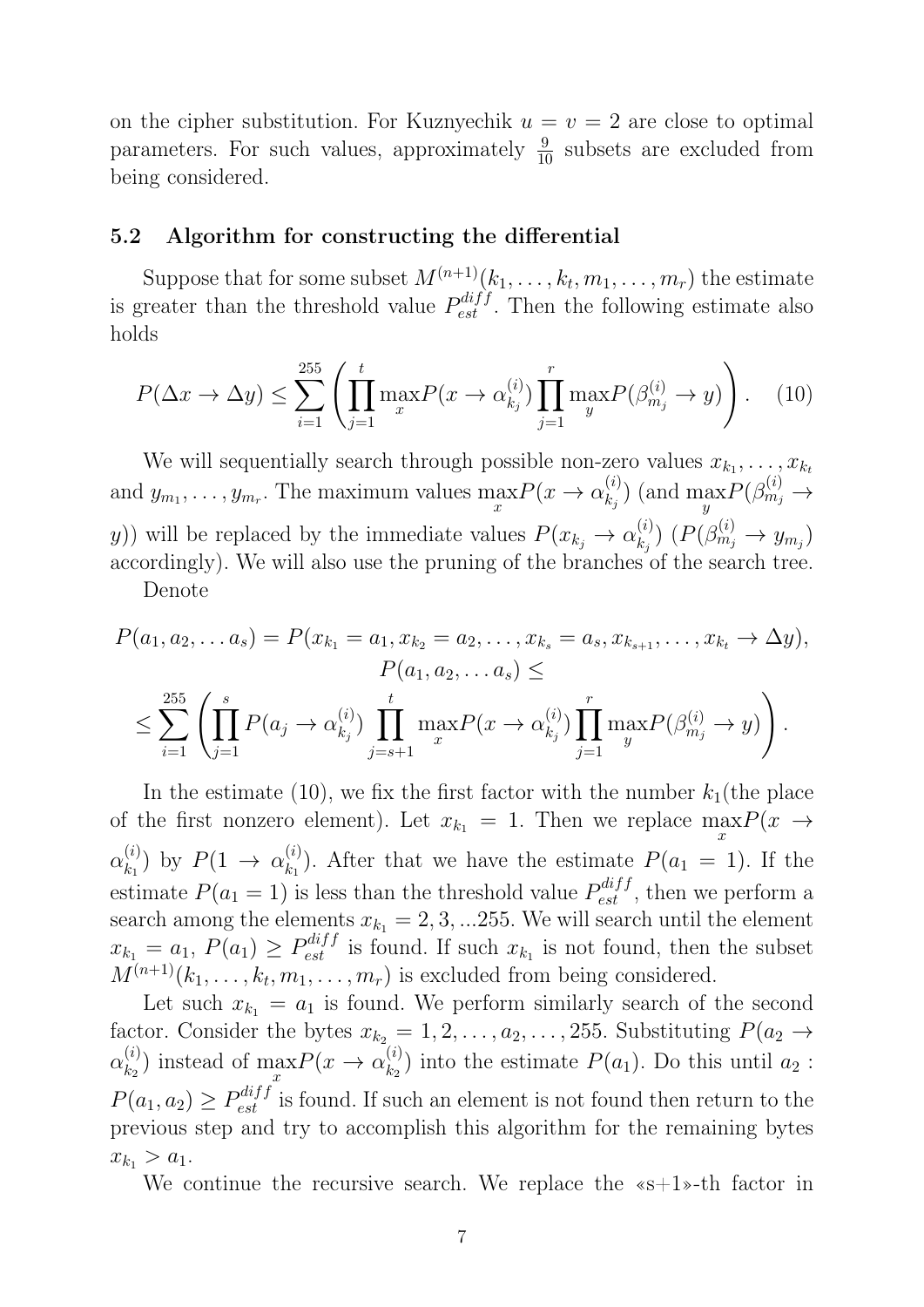$P(a_1, a_2, \ldots a_s)$  with the value  $P(a \to \alpha_{k_s}^{(i)})$  $\binom{n}{k_{s+1}}, a = 1, 2, \ldots, 255$ . Multipliers  $\max_{y} P(\beta_{m_j}^{(i)} \to y)$  are replaced by values  $P(\beta_{m_j}^{(i)} \to b)$ ,  $b = 1, 2, ..., 255$ .

If the algorithm substituted all the elements  $a_1, \ldots, a_t, b_1, \ldots, b_r$  and did not reject the subset of codewords, then we obtained an exact estimate  $P(a_1, \ldots, a_t \rightarrow b_1, \ldots, b_r)$  and the differential

$$
P(\Delta x \to \Delta y) = \sum_{i=1}^{255} \left( \prod_{j=1}^t P(a_j \to \alpha_j^{(i)}) \right) \left( \prod_{j=1}^r P(\beta_j^{(i)} \to b_j) \right) \ge P_{est}^{diff}.
$$
\n(11)

In this case, the value  $P_{est}^{diff}$  is updated. We return to the previous step of the algorithm and continue the search in the subset  $M^{(n+1)}(k_1, \ldots, k_t, m_1, \ldots, m_r).$ 

The last step of the algorithm:  $P_{best}^{diff} = P_{est}^{diff}$ .

It was shown that if the number of active substitutions is  $n + 1 = 17$ , then each best differential contains only one differential trail.

The best differential trails are presented in Appendix A. Pseudocodes of algorithms are presented in Appendix E.

**Lemma 2.** Let  $\Delta x \rightarrow \Delta y$  is the differential in 2-round Kuznyechik. Let  $P(\Delta x \to \Delta y)$  be maximal among all differentials. Then the number of active S-boxes in  $\Delta x \rightarrow \Delta y$  is equal to  $n + 1 = 17$ .

The main idea of the proof is to construct an upper bound for the differential  $\Delta x \to \Delta y$  containing  $n + 2 = d + 1 = 18$  active S-boxes. The upper estimate is built by using: two majorants (8); the MDS code property (byte weight of the sum of codewords is not less than  $n + 1$ ; the rearrangement inequality [6]. The proof of the Lemma is presented in Appendix D.

## 6 The comparison with AES

The comparison of the results given in this paper for Kuznyechik with the results of the AES cipher analysis is of particular interest [1].

Note the following differences between 2-round versions of the ciphers [3, 4].

**Kuznyechik** – one MDS-matrix  $16 \times 16$ ; pseudorandom, non-analytical S-box; DDT and LAT do not have obvious patterns.

 $\text{AES}$  – byte permutation layer and four MDS-matrix  $4 \times 4$ ; all nontrivial rows and columns in DDT (and LAT) have the same distribution of values.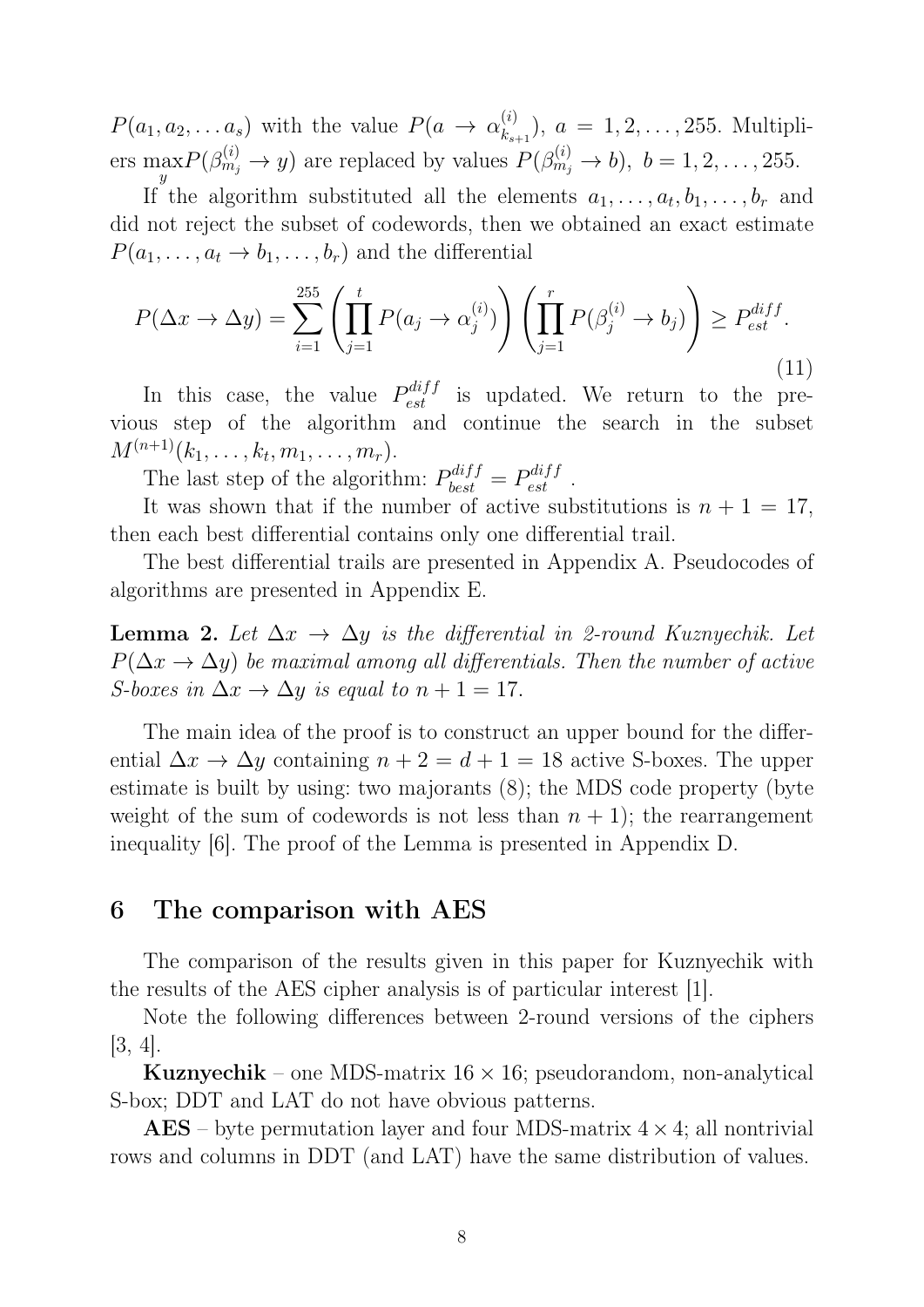Differences in linear and non-linear transformations lead to different approaches for calculating differential and linear characteristics.

In the case of AES the actual work is reduced to a single MDS-matrix  $4 \times 4$ . This allows you to construct the entire set of codewords. In the case of Kuznyechik, due to the use of the algorithm (3), only low-weight codewords are iterated over. After that, it is analytically shown that the differential on codewords of greater weight will be worse than the constructed one.

The best differential in AES consists of 75 differential trails. The estimate (6) is used in the construction of the differential. The estimate (10) will be the same for any subset of code words and is therefore not used. MEDP  $=$  $2^{-28.272...}$ , MELP =  $2^{-27.287...}$ .

The best differential in Kuznyechik consists of a single differential trail, but the best linear hull consists of 37 linear characteristics. Due to the algorithm 5.1 it is shown that for the majority of considered subsets of codewords the best differential on them is not achieved. For the remaining subsets, an attempt is made to construct the best differential (algorithm 5.2). This is due to a sequence of transitions from the estimate (10) to the exact value (11). We got: MEDP =  $2^{-86.66...}$ , MELP =  $2^{-76.739...}$ .

## 7 Conclusion

The article presented: the algorithm for finding codewords with the small byte weight; algorithms for finding the complete description of the best differential trails (linear characteristics), differentials (linear hulls) in 2-round Kuznyechik.

The best differentials (linear hulls) and their probabilities were found. It was shown that the best differential contains one differential trail; the best linear hull contains 37 linear characteristics (Appendix A and B). We proved that 2-round MEDP =  $2^{-86.66...}$ , MELP =  $2^{-76.739...}$ . The estimate (5) for a differential trail (linear characteristic) is not achieved for 2-round Kuznyechik.

For any LSX cipher, the N-round MEDP (MELP) is the upper bound for  $(N + 1)$ -round MEDP (MELP). Therefore, the 2-round MEDP (MELP) of Kuznyechik is the upper bound for any larger number of rounds. Obtaining a more precise upper bounds is the subject of further research.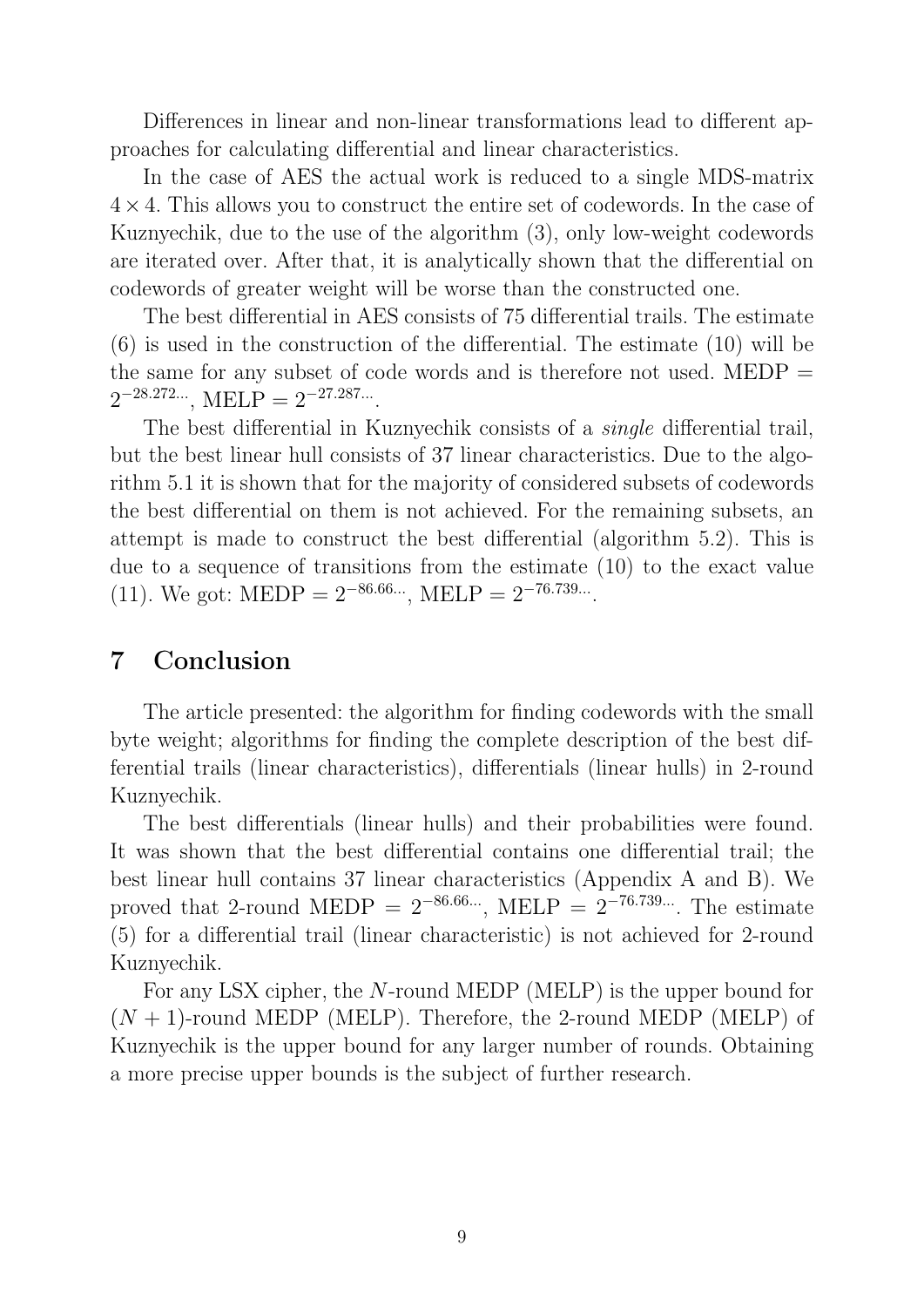## Acknowledgments

The author is very grateful to Igor Arbekov and Anton Naumenko for valuable comments and suggestions on the text of the article.

## References

- [1] Keliher, L., Sui, J.: Exact maximum expected differential and linear probability for two-round advanced encryption standard. IET Information Security 1(2), 53–57 (2007), https://doi.org/10.1049/iet-ifs:20060161
- [2] E. Biham, On Matsui's linear cryptanalysis, Advances in Cryptology EUROCRYPT'94, in: Lecture Notes in Comput. Sci., Vol. 950, Springer, Berlin, 1995, pp. 341-355
- [3] GOST R 34.12-2015 National standard of the Russian Federation Information technology – Cryptographic data security – Block ciphers, 2015
- [4] National Institute of Standards and Technology. Advanced Encryption Standard (AES) (FIPS PUB 197), 2001
- [5] F.J.MacWilliams, N.J.A.Sloane. The Theory of Error-Correcting Codes. North Holland, Amsterdam, 1977
- [6] Hardy G.H., Littlewood J.E., Pólya G. Inequalities, Cambridge Mathematical Library (2. ed.), Cambridge: Cambridge University Press, 1952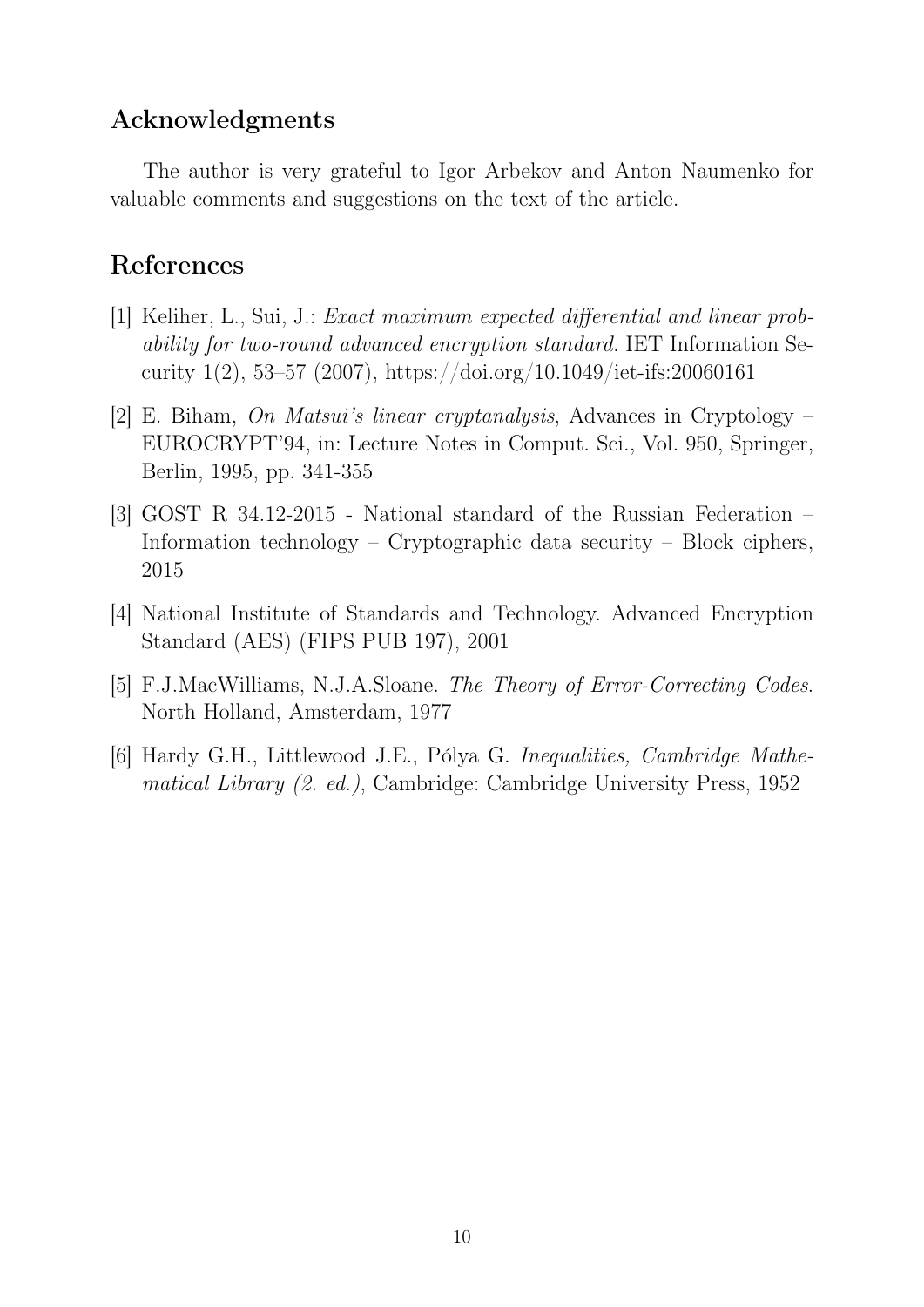## Appendix

## A The best differentials

| 0 8 0 0 0 0 8 0 8 8 8 0 6 0 0 8   $P(\Delta x \to \Delta_1) \cdot 256$ |    |
|------------------------------------------------------------------------|----|
| 0019000000002d00b8b8950072000028                                       | 1∆ |
| 2a00000d2337f74d0082a80000009d1b                                       | Дэ |
| 8 0 0 8 8 8 8 6 0 8 6 0 0 0 6 8   $P(\Delta_2 \to \Delta y) \cdot 256$ |    |

Table 1: First optimal internal part $(\Delta_1 \to \Delta_2)$ . It generates 2 best differentials.

| 0 8 8 6 0 8 8 8 0 8 8 0 0 8 0 8 $P(\Delta x \to \Delta_1) \cdot 256$   |          |
|------------------------------------------------------------------------|----------|
| 00a5def70085853700ec0300009c005a                                       | Δ1       |
| 0068ea0d00f700dd006d000000000090                                       | $\Delta$ |
| 0 6 6 8 0 8 0 6 0 8 0 0 0 0 0 8   $P(\Delta_2 \to \Delta y) \cdot 256$ |          |

Table 2: Second optimal internal part $(\Delta_1 \to \Delta_2)$ . It generates 24 best differentials.

## B Application to Linear Cryptanalysis

There is a certain duality between differential and linear cryptanalysis [2]. It allows us to apply the algorithms described above to calculate linear characteristics.

We make the appropriate substitutions.

Differential probability (1), are replaced by linear probability. DDT is replaced by Linear Approximation Table (LAT). Input/output differences  $\alpha$ and  $\beta$  are replaced by input/output masks  $\alpha'$  and  $\beta'$  correspondingly.

$$
P(\alpha' \to \beta') = (2\Pr(\alpha' \bullet \chi = \beta' \bullet S(\chi)) - 1)^2, \ \alpha', \beta', \chi \in \{0, 1\}^8,
$$

where  $\bullet$  is the inner product over  $\{0,1\}$ .

By analogy with the differential trail a linear characteristic for 2 rounds is introduced:

$$
\mathbf{a} \to \mu_1 \to \mu_2 \to \mathbf{b}.
$$

Its probability (by analogy with (2)) is equal to

$$
P(\mathbf{a} \to \mu_1 \to \mu_2 \to \mathbf{b}) = \left(\prod_{j=1}^n P(\mathbf{a}[j] \to \mu_1[j])\right) \left(\prod_{j=1}^n P(\mu_2[j] \to \mathbf{b}[j])\right),
$$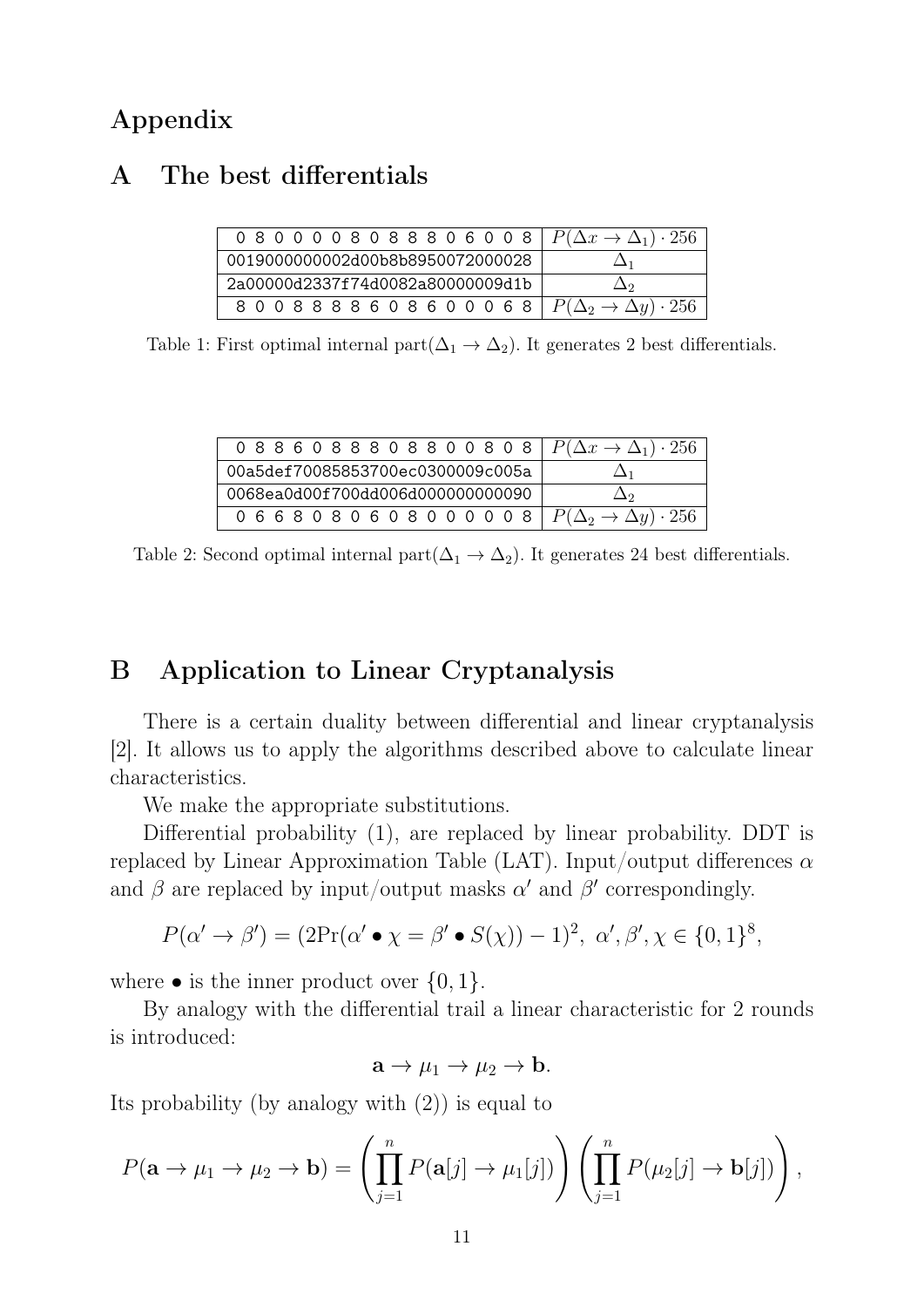where  $[j]$  is j-th coordinate of the corresponding vector.

The linear hull (similar to differential) is the set of all linear characteristics having input mask **a** and output mask **b**.

$$
(\mathbf{a} \to \mathbf{b}) = {\mathbf{a} \to \mu_1^{(i)} \to \mu_2^{(i)} \to \mathbf{b}, i = \overline{1, T}}.
$$

The probability of the linear hull  $(\mathbf{a} \to \mathbf{b})$  is equal to:

$$
P(\mathbf{a} \to \mathbf{b}) = \sum_{i=1}^{T} \left( \left( \prod_{j=1}^{n} P(\mathbf{a}[j] \to \mu_1^{(i)}[j]) \right) \left( \prod_{j=1}^{n} P(\mu_2^{(i)}[j] \to \mathbf{b}[j]) \right) \right),
$$

where  $T$  is the number of linear characteristics.

You need to replace all formulas in the sections 4 and 5 according to the above analogies.

The maximum probability of the local linear characteristic of Kuznyechik is

$$
P_{max}(\alpha' \to \beta') = \max_{(\alpha', \beta') \setminus (0,0)} P(\alpha' \to \beta') =
$$

$$
= \left(2\left(\frac{128 + 28}{256}\right) - 1\right)^2 = \left(\frac{56}{256}\right)^2.
$$

The trivial estimate of the two-round linear characteristic is

$$
\max_{(\mathbf{a},\mu_1,\mu_2,\mathbf{b})\setminus(0,0,0,0)} P(\mathbf{a}\to\mu_1\to\mu_2\to\mathbf{b}) \le \left(\frac{56}{256}\right)^{2\cdot 17} = 2^{-74.549\ldots}.
$$

The following results are obtained by executing the algorithms. The best linear characteristic has a probability equal to

$$
\max_{(\mathbf{a}, \mu_1, \mu_2, \mathbf{b}) \setminus (0,0,0,0)} P(\mathbf{a} \to \mu_1 \to \mu_2 \to \mathbf{b}) =
$$
  
=  $\left(\frac{56}{256}\right)^{2 \cdot 10} \left(\frac{52}{256}\right)^{2 \cdot 4} \left(\frac{48}{256}\right)^{2 \cdot 3} = 2^{-76.739...}$ .

The linear hull  $(\mathbf{a} \rightarrow \mathbf{b})$  has a nontrivial form and (unlike the differential method) contains 37 linear characteristics  $\mathbf{a} \to \mu_1^{(i)} \to \mu_2^{(i)} \to \mathbf{b}, i = \overline{1,37}$ . The exact probability of the linear hull is

$$
\max_{(\mathbf{a},\mathbf{b})\setminus(0,0)} P(\mathbf{a}\to\mathbf{b}) = 2^{-76.739...} \cdot (1 + 2^{-61.407}).
$$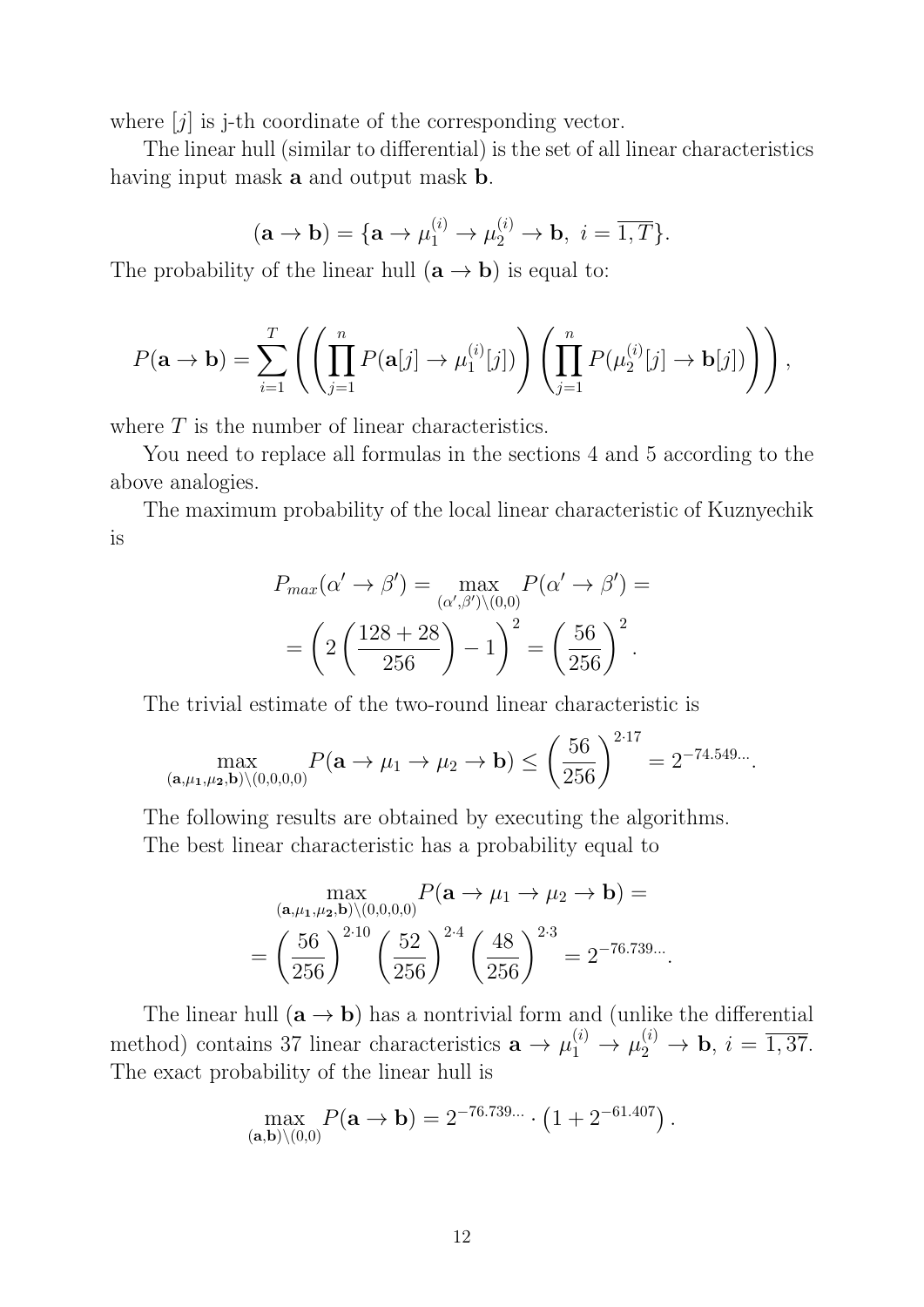|                                                 |  |  |  |  |  |  |  | 00 28 00 28 28 00 00 26 00 28 00 00 00 24 00 00   $256 \cdot \frac{\sqrt{P(a \rightarrow \mu_1)}}{2}$ |
|-------------------------------------------------|--|--|--|--|--|--|--|-------------------------------------------------------------------------------------------------------|
| 00 6a 00 97 55 00 00 06 00 2f 00 00 00 9a 00 00 |  |  |  |  |  |  |  | $\mu_1$                                                                                               |
| 9f 23 45 ba 5a b8 00 00 00 00 41 00 4c 87 87 0d |  |  |  |  |  |  |  | $\mu_2$                                                                                               |
|                                                 |  |  |  |  |  |  |  | 24 24 26 26 28 28 00 00 00 00 28 00 28 28 28 26   $256 \cdot \frac{\sqrt{P(\mu_2 \rightarrow b)}}{2}$ |

Table 3: Optimal internal part $(\mu_1 \to \mu_2)$ .

The optimal inner part  $(\mu_1 \rightarrow \mu_2)$  generates the best linear hull.

| 00 41 00 de 48 00 00 c6 00 5a 00 00 00 9f 00 00   a           |  |  |  |  |  |  |  |  |
|---------------------------------------------------------------|--|--|--|--|--|--|--|--|
| 9a 38 e8 a2 2f 69 00 00 00 00 6a 00 a7 ab ab 4b   $\mathrm b$ |  |  |  |  |  |  |  |  |

Table 4: The best linear hull  $(a, b)$ 

The best linear hull  $(\mathbf{a}, \mathbf{b})$  consist of 37 linear characteristics  $\mathbf{a} \to \mu_1^{(i)} \to$  $\mu_2^{(i)} \to \mathbf{b}$ , which are listed below (Table 5 and 6).

| i              | $\mu_1^{(i)}$                    | $\mu_2^{(i)}$                    | $\log_2 P(\mathbf{a} \to \mu_1^{(i)} \to$ |
|----------------|----------------------------------|----------------------------------|-------------------------------------------|
|                |                                  |                                  | $\mu_2^{(i)} \to \mathbf{b}$              |
| 1              | 000800153d0000ef00e2000000020000 | 7e3ceaad70f7000000005f0048c2c217 | $-160.980$                                |
| $\overline{2}$ | 00200056f40000bc008b000000080000 | f9f3abb6c1dd000000007c002209095e | $-150.676$                                |
| 3              | 003f009b580000d7000d0000000f0000 | aea232db819600000000a8003cf1f194 | $-157.973$                                |
| 4              | 0046005e0200002200b7000000110000 | 27f2f1f753e900000000cd0082adad4f | $-158.150$                                |
| 5              | 006900ee2000002b007f0000001a0000 | 75291677329100000000db002fd8d8f4 | $-155.551$                                |
| 6              | 007100d06700001a00580000001c0000 | f76c2981a288000000003a00f69e9ecc | $-139.633$                                |
| $\overline{7}$ | 008d00bd04000045006f000000230000 | 4ee5e2eea6d2000000009b00055b5b9e | $-148.300$                                |
| 8              | 00a2000d2600004c00a7000000280000 | 1c3e056ec7aa000000008d00a82e2e25 | $-154.032$                                |
| 9              | 00bd00c08a00002700210000002f0000 | 4b6f9c0387e1000000005900b6d6d6ef | $-141.656$                                |
| 10             | 00cb00e30600006700d8000000320000 | 69171319f53b00000000560087f6f6d1 | $-152.336$                                |
| 11             | 000a005072000054001a000000420000 | 61b31086ac4a0000000088009a323212 | $-160.721$                                |
| 12             | 004b00fd9b00002c000c000000520000 | 935547ea2ff1000000007000df2121af | $-148.862$                                |
| 13             | 005b00d6e10000f200c9000000560000 | 6f2c92b1cf1f00000000ce004ea5a580 | $-156.558$                                |
| 14             | 006300be5200007f0065000000580000 | 149a06f19edb000000005300b5eaeae6 | $-140.159$                                |
| 15             | 007b00801500004e00420000005e0000 | 96df39070ec200000000b2006cacacde | $-146.218$                                |
| 16             | 00b0006313000029009a0000006c0000 | ffc82a1efbf900000000e400eb5a5a0f | $-155.166$                                |
| 17             | 00b70090f8000073003b0000006d0000 | 2adc8c852bab00000000d1002ce4e4fd | $-150.862$                                |
| 18             | 00e600166b0000d500e8000000790000 | 24430eb248fe000000009700f873736f | $-147.574$                                |
| 19             | 001400a1e40000a90034000000850000 | c367200d589500000000110035656524 | $-152.616$                                |
| 20             | 005200ffe600008b0083000000940000 | e495d1fa0b7c00000000dc00b7c8c86b | $-151.329$                                |
| 21             | 006a009755000006002f0000009a0000 | 9f2345ba5ab80000000041004c87870d | $-76.7396$                                |
| 22             | 007d004fc4000082004b0000009f0000 | b64e367a6a0400000000ca001abdbdd0 | $-143.772$                                |
| 23             | 00a60087b800003b0056000000a90000 | 2320f0387fd10000000022000ccfcf2e | $-154.113$                                |
| 24             | 00c8009a7300004a0088000000b20000 | 831d40d49d1200000000cc00e4a9a928 | $-164.757$                                |

Table 5: Linear characteristics included in the best linear hull.  $i = \overline{1, 24}$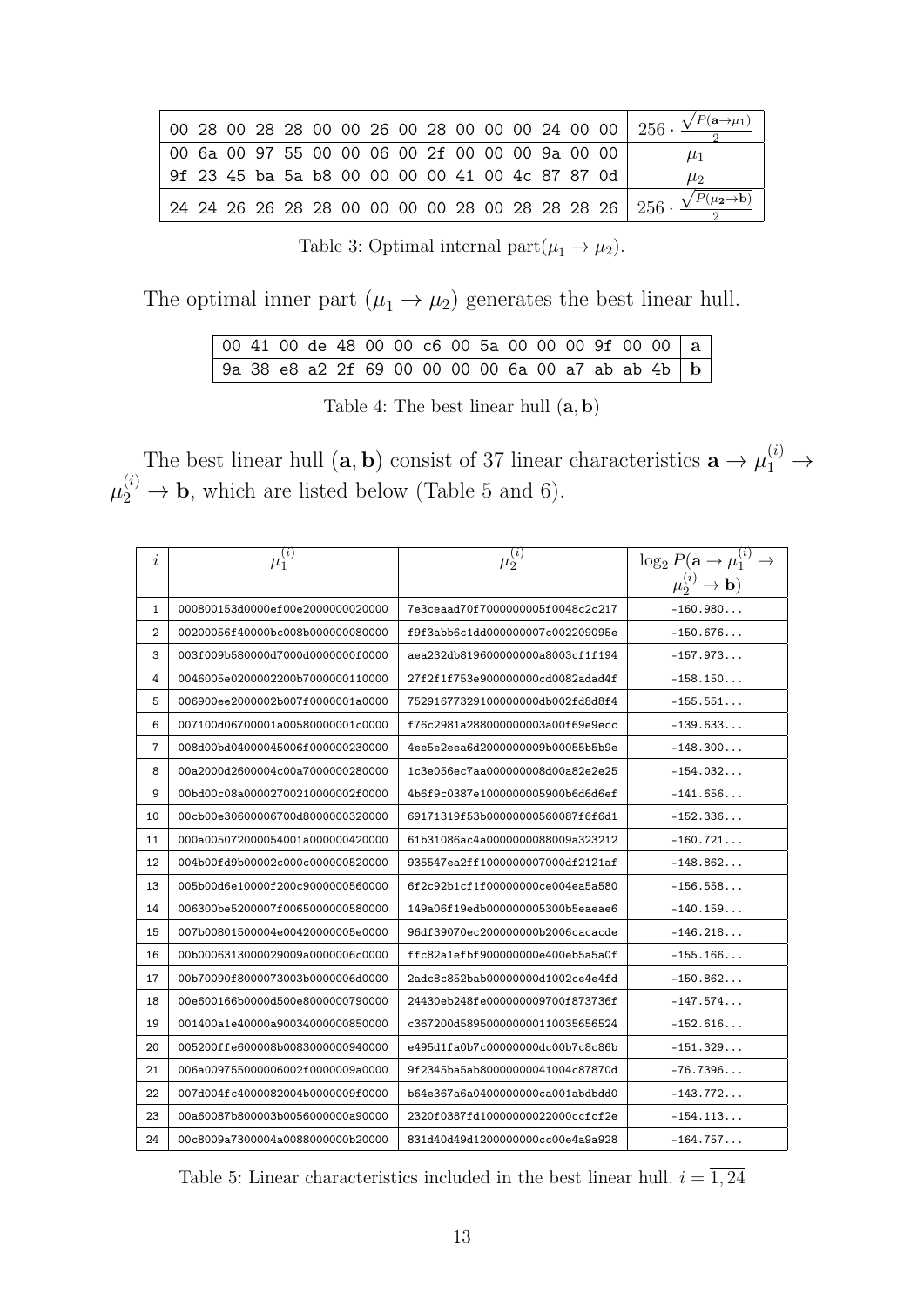| $\boldsymbol{\eta}$ | $\bar{\mu_1^{(i)}}$               | $\bar{\mu}_2^{(i)}$              | $\log_2 P(\mathbf{a} \to \mu_1^{(i)} \to$ |
|---------------------|-----------------------------------|----------------------------------|-------------------------------------------|
|                     |                                   |                                  | $\mu_2^{(i)} \to \mathbf{b}$              |
| 25                  | 00d800b109000094004d000000b60000  | 7f64958f7dfc000000007200752d2d07 | $-156.587$                                |
| 26                  | 00f700012b00009d0085000000bd0000  | 2dbf720f1c84000000006400d85858bc | $-161.616$                                |
| 27                  | 00ff0014160000720067000000bf0000  | 538398a26c73000000003b00909a9aab | $-158.417$                                |
| 28                  | 003600b25f0000ae0047000000cd0000  | 251b719045f500000000ba00c59c9c7f | $-148.417$                                |
| 29                  | 003900548900001b0004000000ce0000  | 8e333da6e55000000000d0004ae0e09a | $-141.692$                                |
| 30                  | 003e00a76200004100a5000000cf0000  | 5b279b3d350200000000e5008d5e5e68 | $-143.470$                                |
| 31                  | 004f00770500005b00fd000000d30000  | ac4bb2bc978a00000000df007bc0c0a4 | $-149.774$                                |
| 32                  | 005f005c7f0000850038000000d70000  | 503267e77764000000006100ea44448b | $-154.862$                                |
| 33                  | 00670034cc00000800940000000490000 | 2b84f3a726a000000000fc00110b0bed | $-150.264$                                |
| 34                  | 006f0021f10000e70076000000db0000  | 55b8190a565700000000a30059c9c9fa | $-140.721$                                |
| 35                  | 007000ec5d00008c00f0000000dc0000  | 02e98067161c00000000770047313130 | $-162.535$                                |
| 36                  | 00ac00d7ca00006f004c000000eb0000  | 4293e0bed39b00000000aa0096fdfd3c | $-156.627$                                |
| 37                  | 00fa00a2b2000093003e000000fe0000  | 9918c412609c00000000d90085d4d45c | $-174.676$                                |

Table 6: Linear characteristics included in the best linear hull.  $i = \overline{25,37}$ 

## C Codewords with minimum binary weight

Let  $\mathbb{G} = \mathbb{E} | \mathbb{L}$  is a linear binary code, codeword length – 256 bits, infoword  $length - 128$  bits.

 $\mathbb{L}$  is  $128 \times 128$  binary matrix, which defines the linear transformation of Kuznyechik.

It is shown (algorithm of the section  $(3)$ ) that in a linear binary code G there are no codewords of binary weight 17, 18, 19, 20.

Two codewords with binary weight equal to 29 are found.

| 0202200002101201                         |  |
|------------------------------------------|--|
| 009000a0030000000009010001090004         |  |
| 15040009010001090000000003a00090 $ y=xL$ |  |
| 3102101200002202                         |  |

Table 7: The codeword with a binary weight equal to 29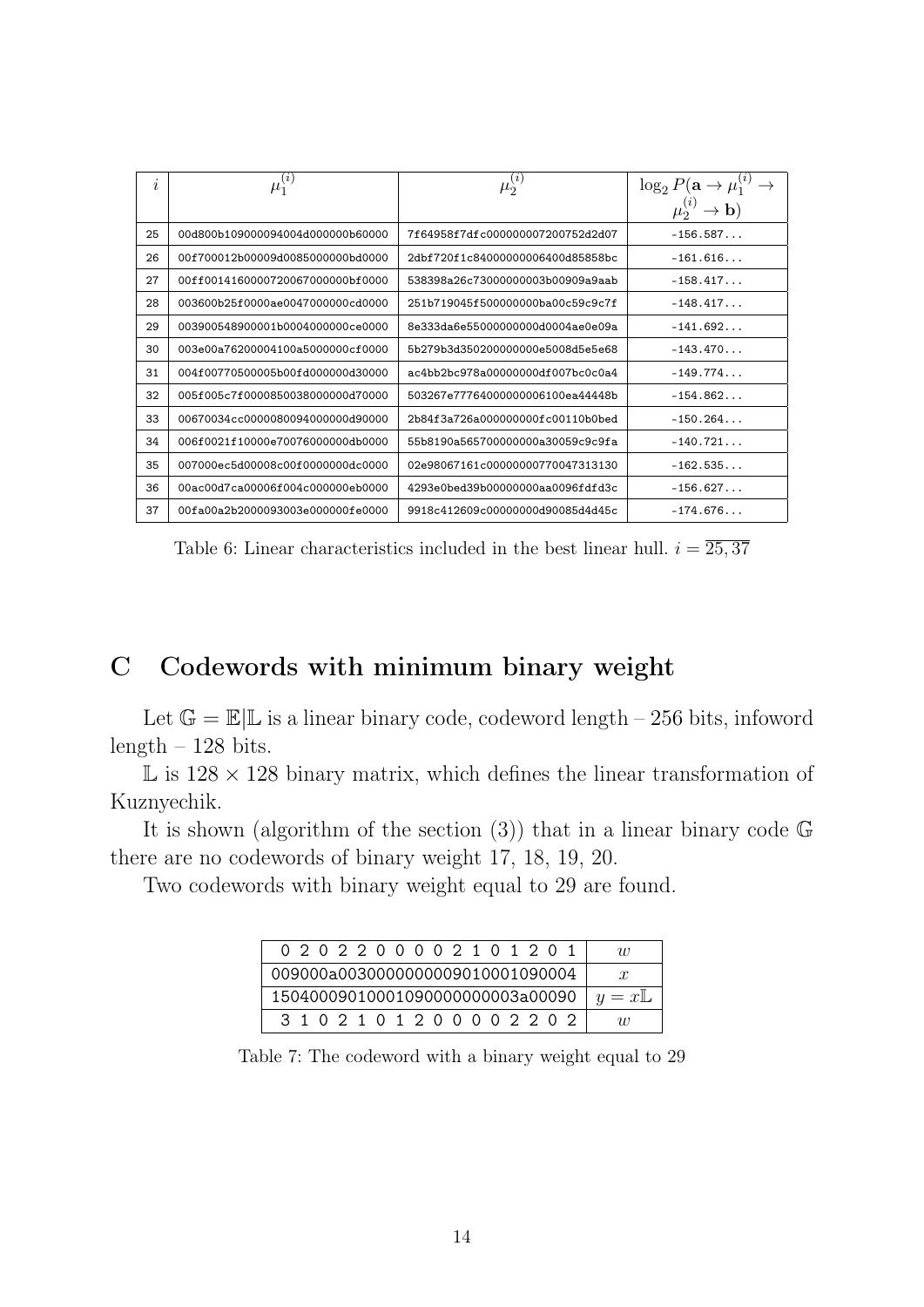| 2022000021012013                  | $\eta$        |
|-----------------------------------|---------------|
| 9000a003000000000901000109000415  | $\mathcal{X}$ |
| 0400090100010900000000003a0009000 | $ y=xL $      |
| 1 0 2 1 0 1 2 0 0 0 0 2 2 0 2 0   | $\eta$        |

Table 8: Another codeword with a binary weight equal to 29

### D The proof of Lemma 2

**Lemma 2.** Let  $\Delta x \rightarrow \Delta y$  is the differential in 2-round Kuznyechik. Let  $P(\Delta x \to \Delta y)$  is maximal among all differentials. Then the number of active S-boxes in  $\Delta x \rightarrow \Delta y$  is equal to  $n + 1 = 17$ .

*Proof* Denote  $P_{best}^{diffA}$  the best differential with A active S-boxes.

It is shown that among differentials containing trails of weight  $n+1 = 17$ , the best probability is

$$
P_{best}^{diff17} = \left(\frac{8}{256}\right)^{13} \left(\frac{6}{256}\right)^4 = 2^{-86.660...}.
$$

We will show that

$$
P_{best}^{diff} = P_{best}^{diff17} > P_{best}^{diffA}, n + 2 \le A \le 2n.
$$

Consider an arbitrary differential  $\Delta x \rightarrow \Delta y$  with 18 active S-boxes. The differential consists of trails of the form  $\Delta x \to \Delta_1 \to \Delta_2 \to \Delta y$ . The difference  $\Delta x$  and all the  $\Delta_1$  differences have the same set of active S-boxes.  $(k_1, \ldots, k_t)$  is the set of their positions. Similarly for  $\Delta y$  and  $\Delta_2$ , let's denote the positions of active S-boxes  $(m_1, \ldots, m_r), t + r = 18$ .

Using the algorithm (3), you can find all pairs  $(\Delta_1, \Delta_2)$  corresponding to this set of active S-boxes. All differential trails  $\Delta x \to \ldots \to \Delta y$  can only pass through these pairs. During the algorithm execution the system of equations with  $18 - n = 2$  free variables will be solved. The number of solutions, and accordingly the number of pairs  $(\Delta_1, \Delta_2)$ , will not exceed  $255^{18-n} = 255^2$ .

Let's present the set of pairs found as a table  $D$ . Table size is equal to  $255^2 \times 18$ . Each row corresponds to a pair  $(\Delta_1^{(i)}, \Delta_2^{(i)})$  $\binom{v}{2}$  =  $(\alpha_k^{(i)}$  $\alpha_{k_1}^{(i)}, \ldots, \alpha_{k_t}^{(i)}$  $\lambda_{k_t}^{(i)}, \beta_{m_1}^{(i)}, \ldots, \beta_{m_r}^{(i)}$ ,  $i \leq 255^2$ , and each column corresponds to the active S-box.

By definition, the probability of a differential with 18 active S-boxes is: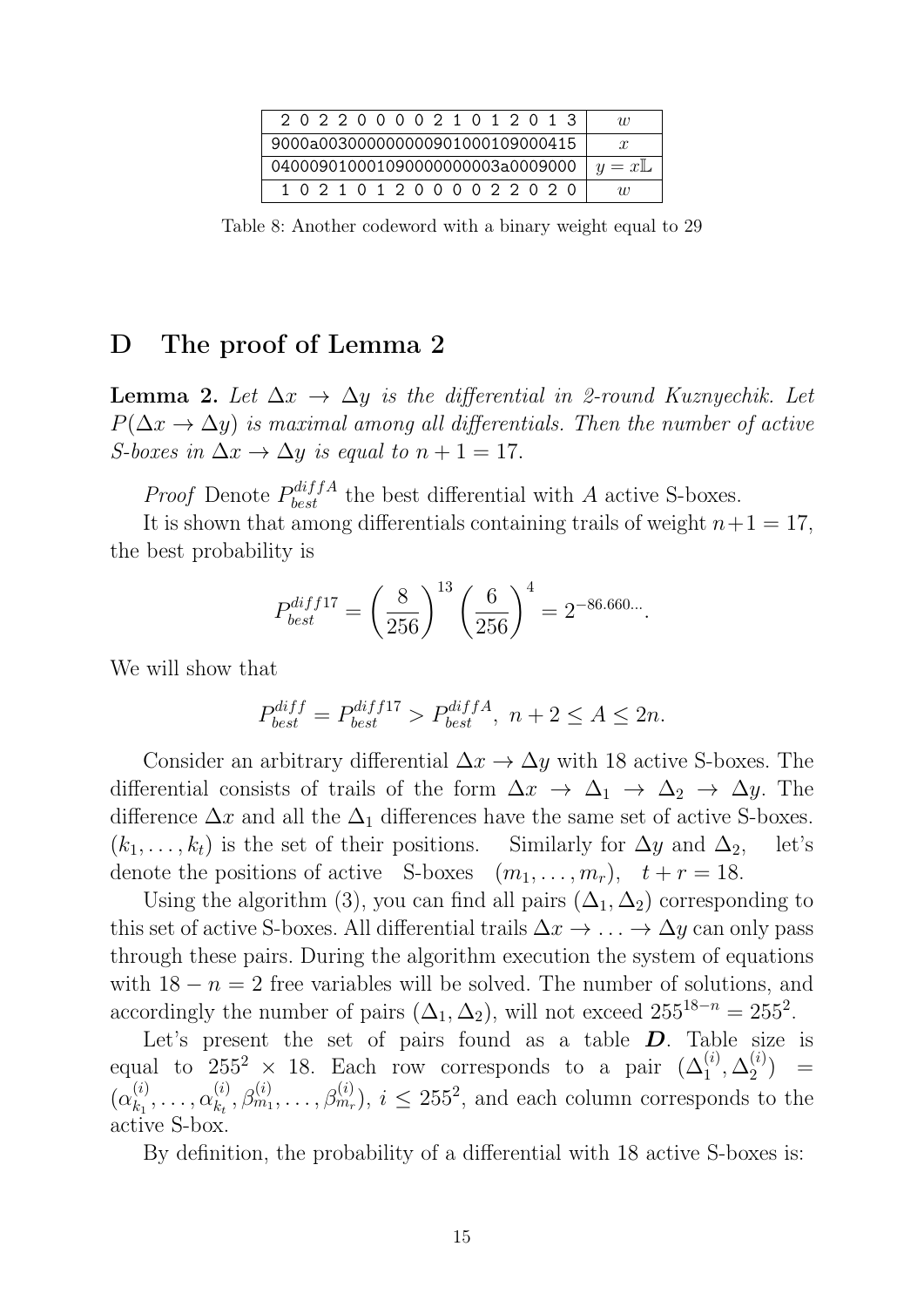$$
P(\Delta x \to \Delta y) = \sum_{i=1}^{T} \left( \left( \prod_{j=1}^{t} P(x_{k_j} \to \alpha_{k_j}^{(i)}) \right) \left( \prod_{j=1}^{r} P(\beta_{m_j}^{(i)} \to y_{m_j}) \right) \right),
$$
  

$$
T \le 255^2, \ t+r = 18.
$$

Let the  $\Delta x$  and  $\Delta y$  are fixed. Then each element of the table can be matched with the probability  $P(x_{k_j} \rightarrow \alpha_{k_j}^{(i)})$  $\binom{(i)}{k_j}$  (or  $P(\beta_{m_j}^{(i)} \rightarrow y_{m_j})$ ). Let us denote this probability  $P_{i,j}$ , then the probability of the differential is:

$$
P(\Delta x \to \Delta y) = \sum_{i=1}^{T} \prod_{j=1}^{r+t} P_{i,j}.
$$
 (12)

We give an upper bound of the  $(12)$ .

Note that there are no more than 255 identical bytes in each column of the table  $\bm{D}$ . Otherwise, there are rows with a pair of identical bytes. This corresponds to the existence of a codeword with a weight less than  $n+1 = 17$ . It contradicts the MDS-code definition.

Let the input  $x_{k_j}$  or output  $y_{m_j}$  bytes are fixed. Then the same bytes in the table column match the same probabilities.

Denote  $p_8 = \frac{8}{256}$ ,  $p_6 = \frac{6}{256}$ ,  $p_4 = \frac{4}{256}$ ,  $p_2 = \frac{2}{256}$ . Let's use the majorants  $(8)$ . They take the following values:

$$
X = p_8, \underbrace{p_6, \dots, p_6}_{5}, \underbrace{p_4, \dots, p_4}_{21}, \underbrace{p_2, \dots, p_2}_{87}, \underbrace{0, \dots, 0}_{141};
$$
 (13)

$$
Y = p_8, p_8, \underbrace{p_6, \dots, p_6}_{7}, \underbrace{p_4, \dots, p_4}_{27}, \underbrace{p_2, \dots, p_2}_{92}, \underbrace{0, \dots, 0}_{127}.
$$
 (14)

You can see that Y is always greater than X. To get the highest estimate we consider the case when 2 columns of the table are estimated using  $X$  (and 16 columns –  $Y$ ).

The number of nonzero elements in the majorant X is  $v = 114$ . This allows us to refine the maximum number of differential trails in the differential  $T \le v^2 = 12996$ . And also refine the values of majorants:

$$
X = p_8, \underbrace{p_6, \dots, p_6}_{5}, \underbrace{p_4, \dots, p_4}_{21}, \underbrace{p_2, \dots, p_2}_{87};
$$
\n<sup>(15)</sup>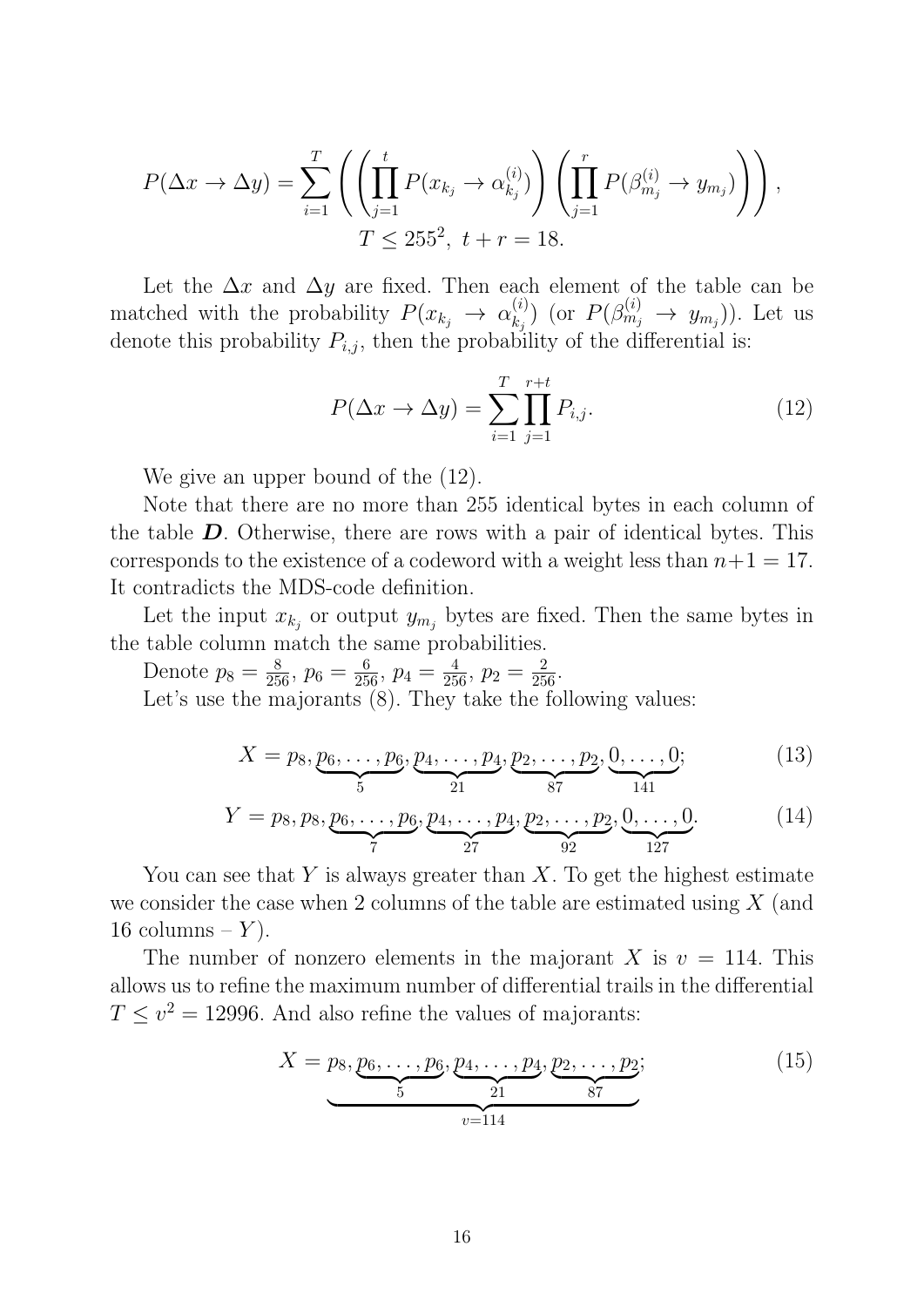$$
Y = p_8, p_8, \underbrace{p_6, \dots, p_6}_{7}, \underbrace{p_4, \dots, p_4}_{27}, \underbrace{p_2, \dots, p_2}_{78}.
$$
 (16)

We divide the columns of the table into two groups:

$$
\sum_{i=1}^{T} \prod_{j=1}^{r+t} P_{i,j} = \sum_{i=1}^{T} \underbrace{(P_{i,1} \cdot P_{i,2})}_{\mathbb{I}} \cdot \underbrace{\left(\prod_{j=3}^{18} P_{i,j}\right)}_{\mathbb{II}}.
$$
 (17)

We multiply the elements of the group  $\mathbb I$  in pairs:

$$
P_{i,1} \cdot P_{i,2} = P_i^{(I)}, \ \forall i = \overline{1,T}.
$$

Arrange in each row of II all factors in non-increasing order.

Arrange the elements of each sequence  $P_1^{(I)}$  $P_1^{(I)}, \ldots, P_T^{(I)}, P_{1,j}, \ldots, P_{T,j}, \forall j =$  $\overline{3,18}$  (columns in  $\overline{D}$ ) in a non-increasing order. Denote the elements of the resulting sequences  $\hat{P}_1^{(I)}$  $\hat{P}^{(I)}_1, \ldots, \hat{P}^{(I)}_T$  $\hat{P}_{T}^{(I)}, \hat{P}_{1,j}, \ldots, \hat{P}_{T,j}, \forall j = \overline{3,18}.$ 

From the rearrangement inequality [6] it follows that

$$
\sum_{i=1}^{T} \underbrace{(P_{i,1} \cdot P_{i,2})}_{\mathbb{I}} \cdot \underbrace{\left(\prod_{j=3}^{18} P_{i,j}\right)}_{\mathbb{II}} \le \sum_{i=1}^{T} \underbrace{\hat{P}_i^{(I)}}_{\mathbb{I}} \cdot \underbrace{\left(\prod_{j=3}^{18} \hat{P}_{i,j}\right)}_{\mathbb{III}}.
$$
 (18)

Let's estimate  $\hat{P}_1^{(I)}$  $\hat{P}^{(I)}_1, \ldots, \hat{P}^{(I)}_T$  $T^{(1)}$  using X (13). Knowing that all pairs in the first and second columns are different, we replace the elements of the sequence by the  $X \times X$ :

$$
p_8^2, \underbrace{p_8p_6,\ldots,p_8p_6}_{10 \text{ lines}}, \underbrace{p_6,\ldots,p_6}_{25 \text{ lines}}, \underbrace{p_8p_4,\ldots,p_8p_4}_{42 \text{ lines}}, \ldots
$$
 (19)

Let's estimate the group  $\mathbb{II}$ .

We note that the following inequality holds:

$$
\hat{P}_i = \hat{P}_i^{(I)} \cdot \left( \prod_{j=3}^{18} \hat{P}_{i,j} \right) \le \hat{P}_{i+1} = \hat{P}_{i+1}^{(I)} \cdot \left( \prod_{j=3}^{18} \hat{P}_{i+1,j} \right), \ \forall i = \overline{1, T - 1}. \tag{20}
$$

Assume that the coordinates of all elements  $p_8$  in  $\mathbb{II}$  are known (Fig.2.a).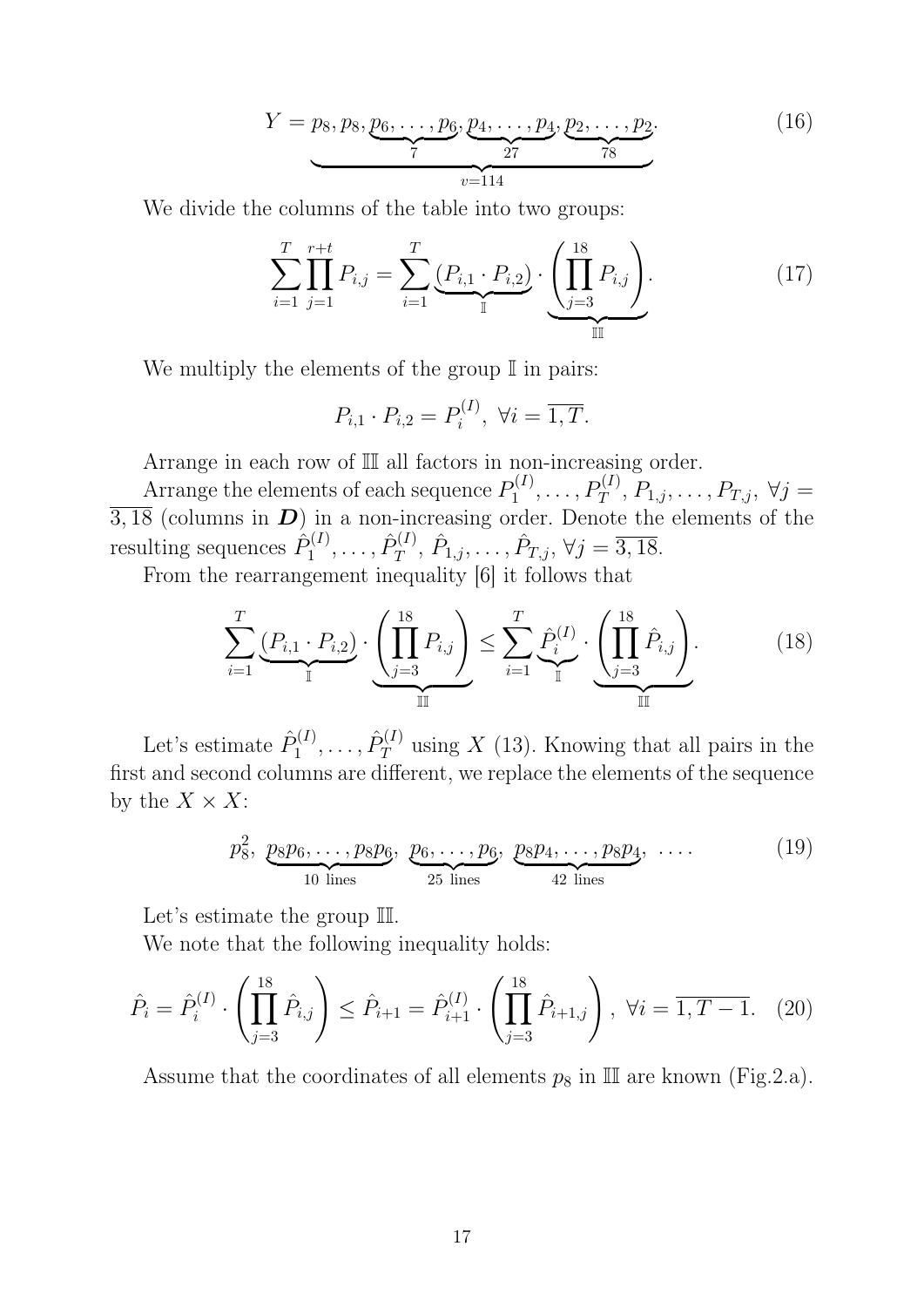

Figure 2: Reordering elements in II.

We describe the *procedure for reordering* all elements  $p_6$ ,  $p_4$  and  $p_2$  in II. 1) Select the element in the first row  $\hat{P}_{1,z} \neq p_8$ ,  $z = \overline{3,18}$ . Let z be the smallest (left column). If in the first row all elements are equal to  $p_8$ , we consider the second row, etc.

2) Find the maximum of all elements in II, which have not been reordered before:

$$
\hat{P}_{i',j'} = \max_{i,j} \hat{P}_{i,j}, \ \hat{P}_{i,j} \neq p_8, \ i, i' = \overline{1,T}, \ j, j' = \overline{3,18}.
$$

3) We will exchange the values of the elements  $\hat{P}_{1,z}$  and  $\hat{P}_{i',j'}$ . If  $i'=1$ , then (18) does not change due to commutativity of multiplication. If  $i' \neq 1$ , then due to (20) then estimate (18) does not decrease. Note that after the exchange of elements can be broken inequalities (20).

4) Arrange the elements in columns  $\hat{P}_1^{(I)}$  $\hat{P}^{(I)}_1, \ldots, \hat{P}^{(I)}_T$  $\hat{P}_{T,\,j}^{(I)},\ \hat{P}_{1,j},\ldots,\hat{P}_{T,j},\ \forall j\,=\,$  $\overline{3,18}$  by non-increasing. As a consequence of rearrangement inequality, (20) will be true. The value  $\sum_{i=1}^{T} \hat{P}_{i}^{(I)}$  $\hat{P}^{(I)}_{i} \cdot \left( \prod_{j=3}^{18} \hat{P}_{i,j} \right)$  will not decrease. The sequence  $\hat{P}^{(I)}_1$  $\hat{P}^{(I)}_1, \ldots, \hat{P}^{(I)}_T$  $T^{(1)}$ , the coordinates of the elements  $p_8$  and the value of the element with coordinates  $(1, z)$  do not change.

The element with coordinates (1, z) has been reordered.

We choose in the first row the next element not equal to  $p_8$ . We will perform the above steps  $1 - 4$ .

Perform steps  $1 - 4$  sequentially for each element of the table not equal to  $p_8$  and which has not been reordered before.

The result of the procedure will be the table  $\hat{\mathbf{D}}$ . An exemplary view of the table  $\overline{D}$  is shown in the figure 2.b. At each step of the procedure, the estimate (18) does not decrease. Suppose that there is a table  $D$ , which gives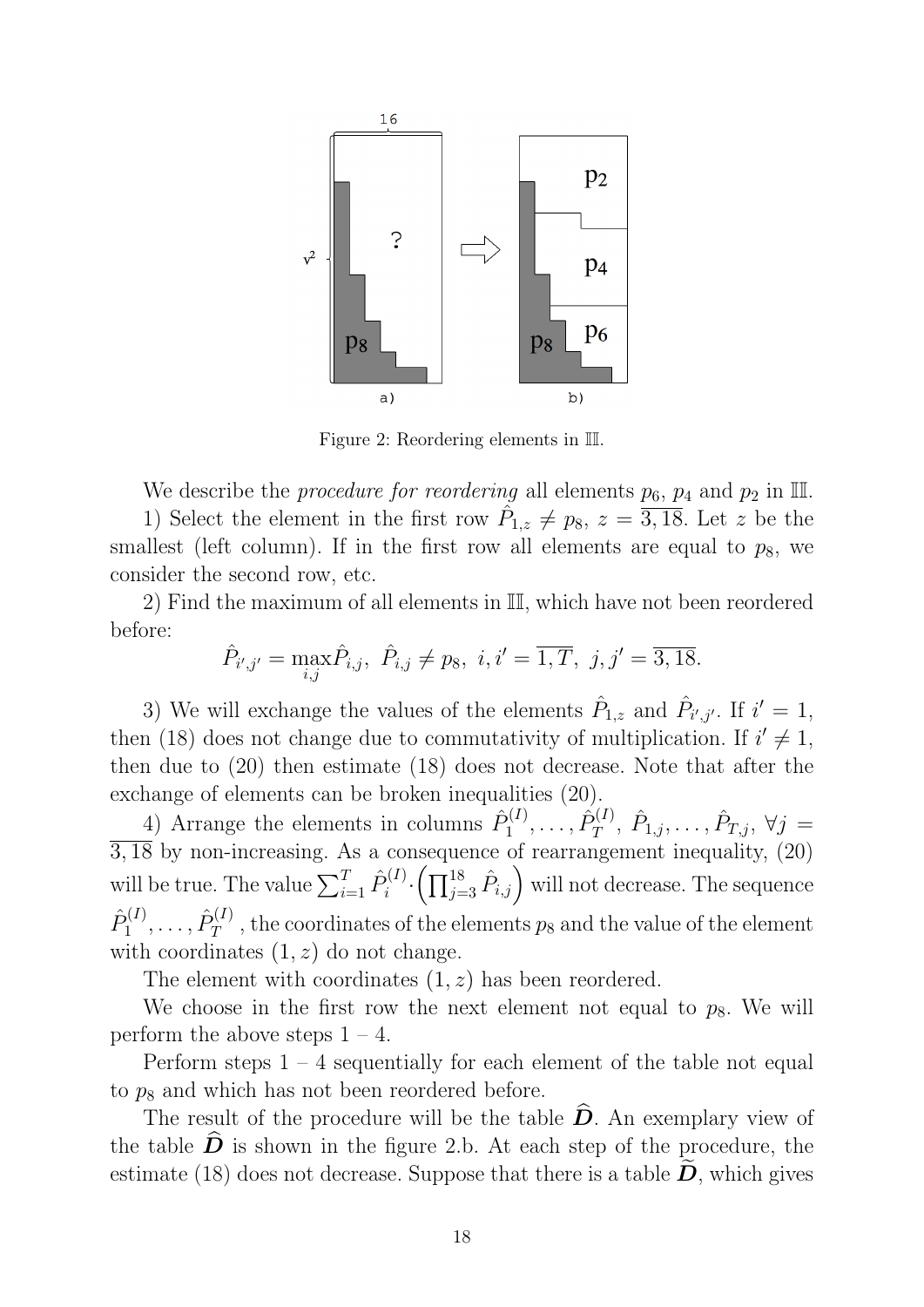a greater estimate. If  $\widetilde{D}$  coincide with  $\widehat{D}$  within the accuracy of permutation of the same elements, then estimates (18) are the same, too. If  $\widetilde{D}$  does not coincide with  $\hat{\bm{D}}$ , then apply the *reorder procedure* to the table  $\tilde{\bm{D}}$ . Due to the steps that do not decrease the estimate (18), the table  $\hat{\boldsymbol{D}}$ , will be built.

Thus it is proved that for a given arrangement of all elements  $p_8$ , the reordering procedure allows us to obtain the greatest estimate (18).

Let us now consider the possible arrangement of elements  $p_8$  in the group II.

The numbers of the elements  $p_8$  in the tables  $\boldsymbol{D}$  and  $\widehat{\boldsymbol{D}}$  are the same. The number of rows containing the same number of elements  $p_8$  also coincides.

Let  $w_i$  be the number of elements  $p_8$  in the *i*-th row of the table  $\overline{D}$ ,  $w_i \geq w_{i+1}, i = \overline{1, T-1}.$  Then

$$
\sum_{i=1}^{T} w_i \le v \cdot 16 \cdot 2 = 3648,\tag{21}
$$

16 – the number of columns in the group  $\mathbb{II}, 2$  – the number of elements  $p_8$ in (16). Hence,

$$
|\{i : w_i > 0, i = \overline{1, T}\}| \le v \cdot 16 \cdot 2 = 3648.
$$
 (22)

The number of rows containing exactly 2 elements  $p_8$  can be estimated as a  $\binom{16}{2}$  $\binom{16}{2} \cdot 2^2$  – the number of pairs multiplied by the number of variants in the pair. Assume that the number of such pairs is greater. There are two different rows (two different codewords) that contain the same pair of bytes. Therefore, the sum of such codewords will give a codeword with a weight of 16 or less. It contradicts the MDS-code definition.

Let us estimate the number of rows with a greater number of elements. The maximum number of pairs is known  $\binom{16}{2}$  $\binom{16}{2} \cdot 2^2$ . On the other hand, let *i*-th row contains  $w_i$  elements  $p_8$ , then this row contains  $\binom{w_i}{2}$  different pairs of elements  $p_8$ . Then the number of rows containing exactly w elements  $p_8$  is limited:

$$
|\{i : w_i = w, i = \overline{1,T}\}| \leq {16 \choose 2} \cdot 2^2 / {w \choose 2}, 2 \leq w \leq 16.
$$
 (23)

And also:

$$
|\{i : w_i \ge w, i = \overline{1,T}\}| \le {16 \choose 2} \cdot 2^2 / {w \choose 2}, 2 \le w \le 16.
$$
 (24)

In addition, there should be a limit for the total number of pairs of ele-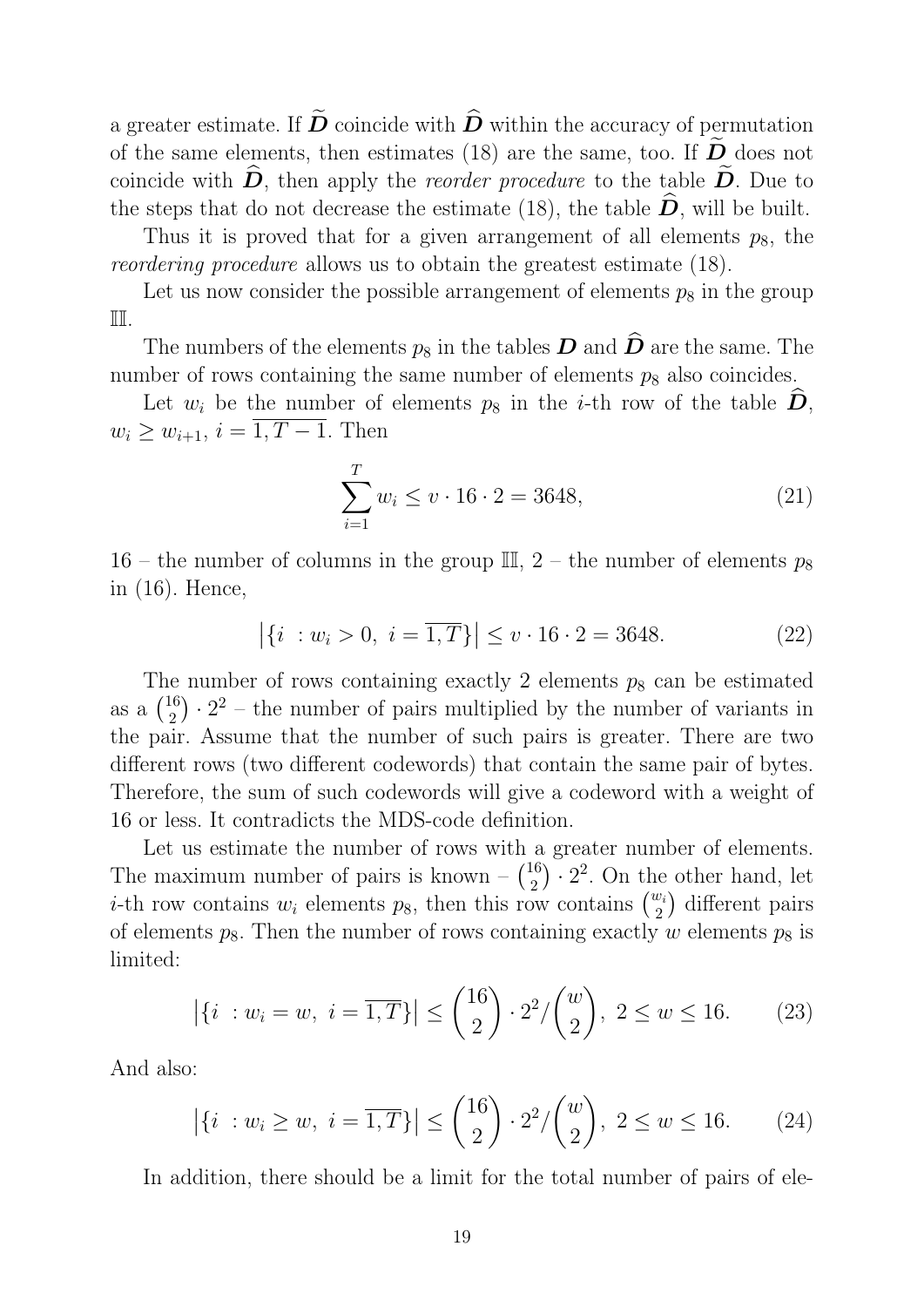ments  $p_8$  in the table  $\widehat{\mathbf{D}}$ :

$$
\sum_{i=1}^{T} \binom{w_i}{2} \le \binom{16}{2} \cdot 2^2 = 480. \tag{25}
$$

It is possible to show that the number of rows containing exactly  $\omega = 8$ elements  $p_8$ , no more than  $\rho \leq 5$ . In each column of the table  $\overline{D}$ , no more than two different byte values correspond to the value of  $p_8$ . Any row must have at most one intersection (the same byte in the same column) with any other row. Initially, the number of bytes that were not selected is equal to  $\nu = 2 \cdot 16 = 32.$ 

Choose the first row that contains exactly 8 elements  $p_8$ . Subtract  $\omega = 8$ from  $\nu$ .

Choose the second row that intersects the first row. Subtract  $\omega - 1 = 7$ from  $\nu$ .

Select the third row that intersects the first row and the second row. The minimum number that can be subtracted from  $\nu$  is  $\omega - 2 = 6$ .

And so on:

$$
\nu - (\omega \cdot \rho - \sum_{i=1}^{\rho-1} i) \ge 0,
$$
  

$$
\nu - \omega \rho + \frac{\rho(\rho - 1)}{2} \ge 0,
$$
  

$$
\frac{1}{2}\rho^2 - (\omega + \frac{1}{2}) \cdot \rho + \nu \ge 0.
$$

Then

$$
\frac{1}{2}\rho^2 - (8 + \frac{1}{2}) \cdot \rho + 32 \ge 0
$$
\n(26)

Hence,  $\rho \in \{0, 1, 2, 3, 4, 5\}$ . If  $\rho = 6$  then (26) less than zero.

Similarly, when  $\omega = 9$  that  $\rho \leq 4$ . I.e. it is possible to show that the number of rows containing exactly 9 elements  $p_8$ , no more than 4. If  $\omega = 10$ or  $\omega = 11$  then  $\rho \leq 3$ . If  $\omega \in \{12, 13, 14, 15, 16\}$  then  $\rho \leq 2$ .

Also, the following inequalities are true:

$$
\begin{aligned}\n|\{i \; : w_i \ge 8, \; i = \overline{1, T}\}| \le 5 \\
|\{i \; : w_i \ge 9, \; i = \overline{1, T}\}| \le 4 \\
|\{i \; : w_i \ge 10, \; i = \overline{1, T}\}| \le 3 \\
|\{i \; : w_i \ge 12, \; i = \overline{1, T}\}| \le 2\n\end{aligned} \tag{27}
$$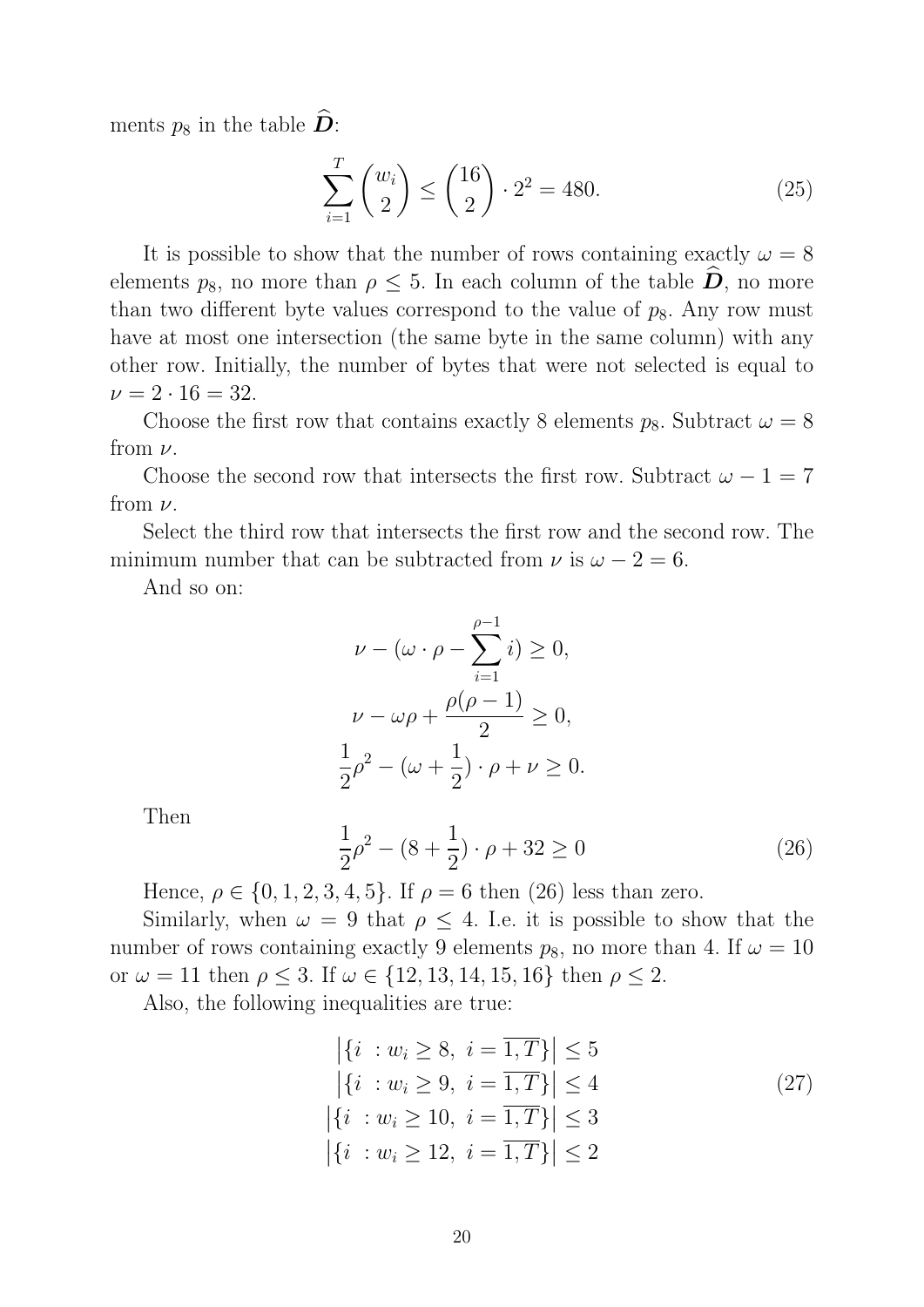$$
w_i \le \min\left(2 \cdot 16 - w_1 - (w_2 - 1) + 2, w_{i-1}\right), \ i = \overline{3, T} \tag{28}
$$

Let  $w_i > 2 \cdot 16 - w_1 - (w_2 - 1) + 2$ . Then the *i*-th row must have at least two identical bytes with the first row or second row. It contradicts the MDS-code definition.

Let's iterate all possible sets  $w_i$ ,  $i = 1, T$ . We will take into account the restrictions (21), (23), (25), (27), (28).

We choose the maximum estimate among all sets  $w_i$ ,  $i = 1, T$ .

$$
\sum_{i=1}^{T} \hat{P}_i^{(I)} \cdot \left( \prod_{j=3}^{18} \hat{P}_{i,j} \right) \le 2^{-87.469...} < P_{best}^{diff17} = 2^{-86.660...}.
$$
 (29)

Note that it is possible to obtain more rough estimate without any additional search. We will not use restrictions (21), (25). Take the maximum values of the inequalities (24) and (27). The inequality (27) shows that the greatest  $w_1, \ldots, w_5 = (16, 16, 11, 9, 8)$ . Upper bounds in the inequality  $(24)$ : exactly 7 elements  $p_8 - 17$  rows, 6 elements – 10 rows, 5 elements – 16 rows, 4 elements – 32 rows, 3 elements – 80 rows, 2 elements – 320 rows, 1 element  $-3168$  rows.

$$
\sum_{i=1}^{T} \hat{P}_i^{(I)} \cdot \left( \prod_{j=3}^{18} \hat{P}_{i,j} \right) \le 2^{-87.012...} < P_{best}^{diff17} = 2^{-86.660...}.\tag{30}
$$

The best estimate for a differential with 19 active S-boxes  $(P_{best}^{diff19})$  cannot be greater than the best estimate for a differential with 18 active S-boxes  $(P_{best}^{diff18})$ .

$$
P_{best}^{diff19} \le \sum_{i=1}^{255} P(x_{k_1} \to \alpha_{k_1}^{(i)}) \cdot P_{best}^{diff18} =
$$
  
= 
$$
P_{best}^{diff18} \cdot \sum_{i=1}^{255} P(x_{k_1} \to \alpha_{k_1}^{(i)}) = P_{best}^{diff18} \cdot 1, \quad \forall k_1, x_{k_1}, \alpha_{k_1}.
$$

Similarly for cases of 20, . . . , 32 active S-boxes. Hence, the original lemma is proved:

$$
P_{best}^{diff} = P_{best}^{diff17}.
$$

**Lemma 3.** Let  $(\mathbf{a} \to \mathbf{b})$  is the linear hull in 2-round Kuznyechik. Let  $P(\mathbf{a} \to \mathbf{b})$ b) be maximal among all linear hulls. Then the number of active S-boxes in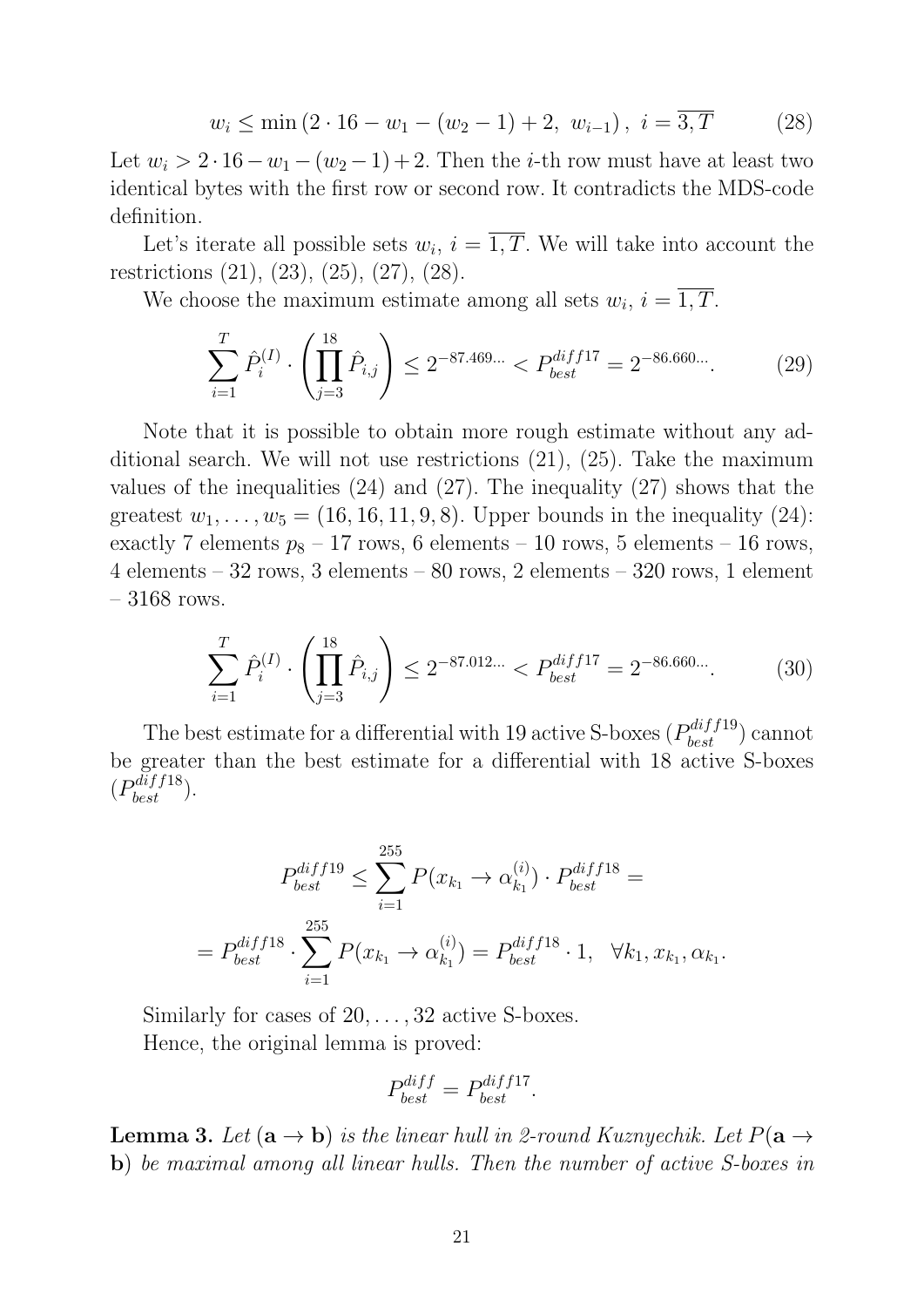$(**a** \rightarrow **b**)$  is equal to  $n + 1 = 17$ .

Proof The proof is analogous to the Lemma of the best differential.  $p_8$  is replaced by  $p'_{28} = (\frac{2.28}{256})^2$ .  $p_6, p_4, p_2$  is replaced by  $p'_{26} = \left(\frac{2.26}{256}\right)^2, \ldots, p'_2 = \left(\frac{2.2}{256}\right)^2$ . Majorants (13) and (14) are replaced by

$$
X' = p'_{28}, p'_{26}, p'_{24}, p'_{24}, p'_{22}, p'_{20}, p'_{20}, p'_{20}, p'_{18}, p'_{18}, p'_{18}, \dots, p'_{2}, \dots, p'_{2}, p'_{20}, p'_{13}, p'_{18}, p'_{18}, p'_{18}, p'_{18}, p'_{18}, p'_{18}, p'_{18}, p'_{18}, p'_{18}, p'_{18}, p'_{18}, p'_{18}, p'_{18}, p'_{18}, p'_{18}, p'_{18}, p'_{18}, p'_{18}, p'_{18}, p'_{18}, p'_{18}, p'_{18}, p'_{18}, p'_{18}, p'_{18}, p'_{18}, p'_{18}, p'_{18}, p'_{18}, p'_{18}, p'_{18}, p'_{18}, p'_{18}, p'_{18}, p'_{18}, p'_{18}, p'_{18}, p'_{18}, p'_{18}, p'_{18}, p'_{18}, p'_{18}, p'_{18}, p'_{18}, p'_{18}, p'_{18}, p'_{18}, p'_{18}, p'_{18}, p'_{18}, p'_{18}, p'_{18}, p'_{18}, p'_{18}, p'_{18}, p'_{18}, p'_{18}, p'_{18}, p'_{18}, p'_{18}, p'_{18}, p'_{18}, p'_{18}, p'_{18}, p'_{18}, p'_{18}, p'_{18}, p'_{18}, p'_{18}, p'_{18}, p'_{18}, p'_{18}, p'_{18}, p'_{18}, p'_{18}, p'_{18}, p'_{18}, p'_{18}, p'_{18}, p'_{18}, p'_{18}, p'_{18}, p'_{18}, p'_{18}, p'_{18}, p'_{18}, p'_{18}, p'_{18}, p'_{18}, p'_{18}, p'_{18}, p'_{18}, p'_{18}, p'_{18}, p'_{18}, p'_{18}, p'_{18}, p'_{18}, p'_{18}, p'_{18}, p'_{18}, p'_{18}, p'_{18}, p'_{18}, p'_{18}, p'_{18}, p'_{18}, p'_{18}, p'_{18}, p'_{18}, p'
$$

and

$$
Y' = p'_{28}, p'_{28}, p'_{24}, p'_{24}, p'_{22}, p'_{22}, p'_{22}, p'_{20}, p'_{20}, p'_{20}, p'_{20}, \dots, p'_{2}, \dots, p'_{2}, 0, \dots, 0
$$

correspondingly.

Estimate of  $P(\mathbf{a}, \mathbf{b})$  similar to (29):

$$
P(\mathbf{a}, \mathbf{b}) \le 2^{-77.310...} < P_{best}^{lin} = 2^{-76.739...}.
$$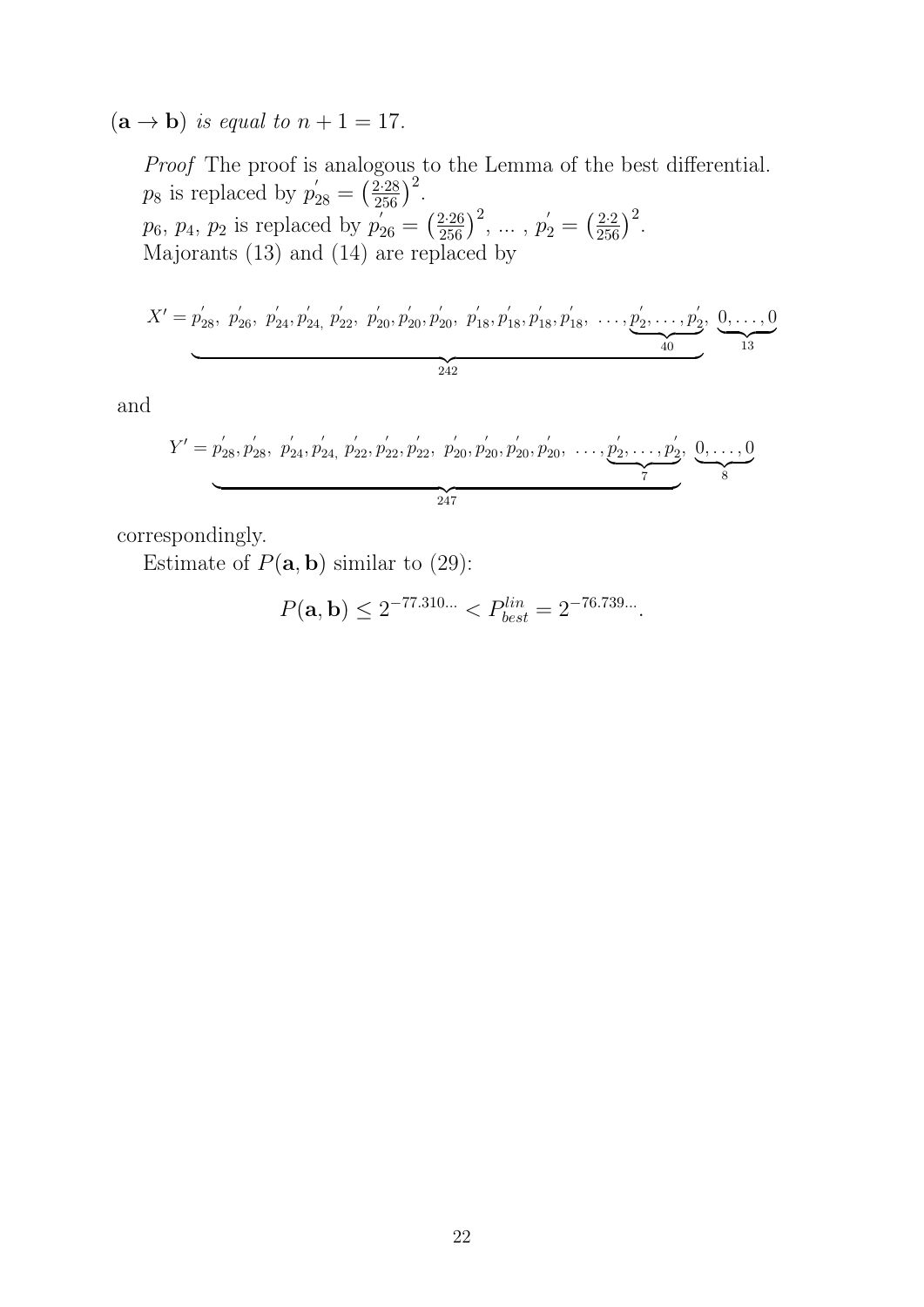### E Pseudocode of algorithms

#### Algorithm for finding codewords with the smallest byte weight

```
Algorithm 1 Algorithm for finding codewords with the smallest byte weight
```
**Input:**  $k[1 \dots t]$  – nonzero x coordinates,  $m[1 \dots r]$  – nonzero y coordinates,  $\mathbb{L}[1 \dots n, 1 \dots n], t + r = n + 1 \text{ // Matrix } \mathbb{L}$  in row-by-row representation **Output:**  $M^{(n+1)}(k_1, \ldots, k_t, m_1, \ldots, m_r)$ 1: function find\_codewords(k[1 . . . t], m[1 . . . r],  $\mathbb{L}[1 \ldots n, 1 \ldots n]$ ) 2:  $m'[1...n-r] := \{i : i \notin m, 1 \le i \le n\}$  // zero y coordinates 3:  $\mathbb{S}[1 \dots n-r, 1 \dots t]$ 4: for  $i := 1$  to  $n - r$  do 5: for  $j := 1$  to t do 6:  $\mathbb{S}[i][j] := \mathbb{L}[m'[i]][k[j]]$ 7: end for 8: end for 9:  $\mathbb{S} := \text{identity\_form}(\mathbb{S})//$  Gauss method over  $GF(2^8)$ 10:  $//$  S =  $\sqrt{ }$  $\overline{ }$  $1 \cdots 0 \cdots c_1$ .<br>.<br>.<br>.<br>.<br>.<br>.  $0 \cdots 1 \, c_{n-r}$  $\setminus$  $\Big\}$ 11: codewords  $:= \{\}$ 12:  $\alpha[1 \dots t] := [0 \dots 0]$ 13: for all  $e$  in  $GF(2^8)\backslash 0$  do 14:  $\alpha[t] := e$ 15: for  $i := 1$  to  $t - 1$  do 16:  $\alpha[i] := e \times \mathbb{S}[i][t] \text{ // } \alpha_i = \alpha_t \times c_i$ 17: end for 18:  $\beta[1 \dots r] := L(\alpha) / \alpha$  zero coordinates are not specified 19: codewords.add $((\alpha, \beta))$ 20: end for 21: return codewords

The above algorithm could be easily generalized to finding small weight  $w > n + 1$  codewords. In this case, the number of free variables in each subsystem  $\mathbb{S}_{n-r,t}$  increases. Accordingly, the number of codewords generated by a single subsystem increases to  $255^{w-n}$ . These codewords can include words that weigh less than  $w$ . This requires additional verification and increases the complexity of the algorithm.

The algorithm can be applied to an arbitrary MDS-code  $(2n, n, n+1)$ over any finite field F.

We estimate the time complexity of the algorithm: Gaussian algorithm –  $O(t^3)$ ; substitution of values –  $O(ord(\mathbb{F})^{w-n})$ ; linear transformation –  $O(n^2)$ . The total complexity of the algorithm is  $O(t^3 + ord(\mathbb{F})^{w-n} + n^2) = O(n^3 +$  $ord(\mathbb{F})^{w-n}$ ).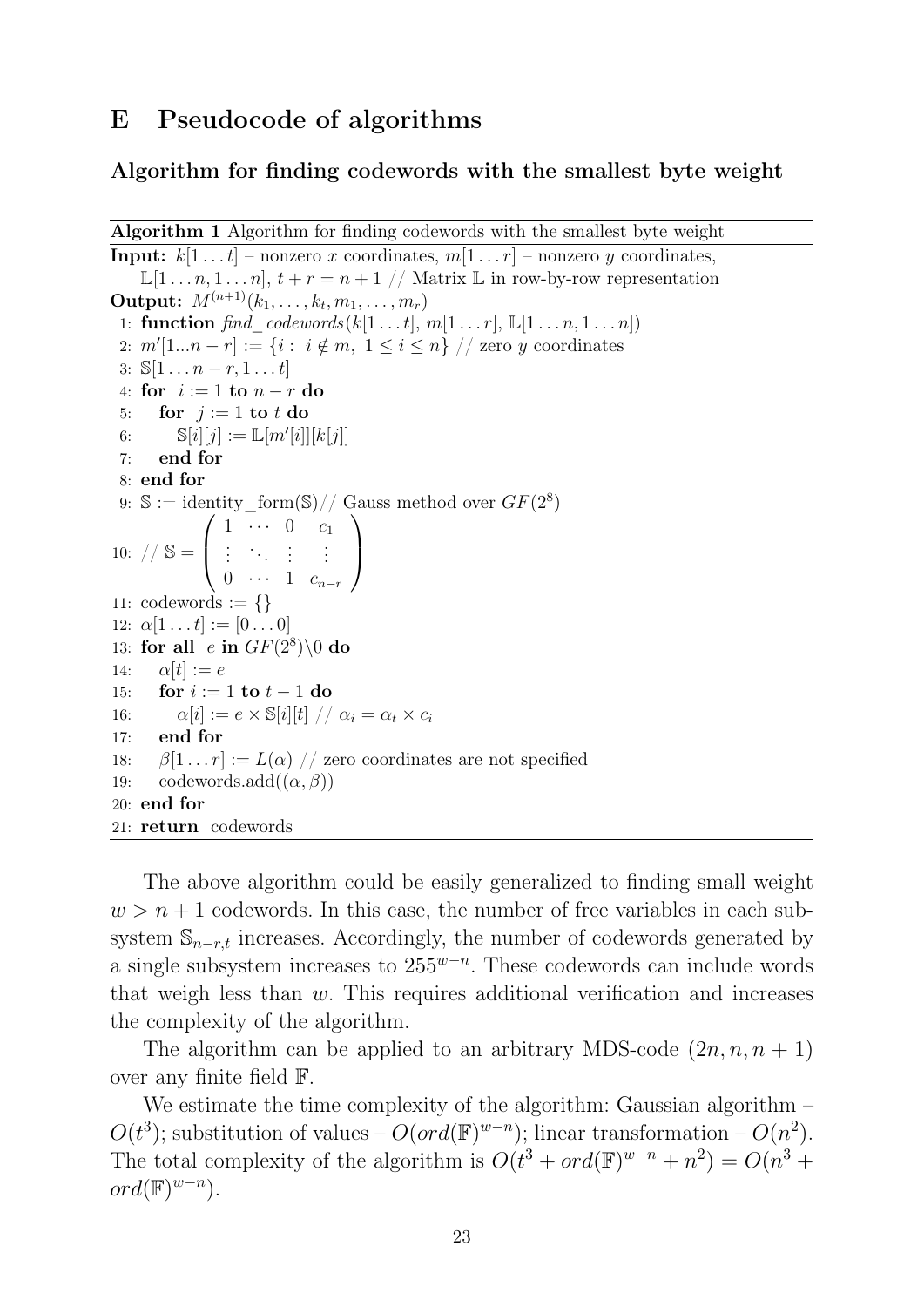One of the applications of this algorithm is the search in MDS-code codewords with small binary weight. The results are presented in Appendix B.

### Algorithm for finding the best differential trail

Algorithm 2 Algorithm for finding the best differential trail **Input:**  $\mathbb{L}[1 \dots n, 1 \dots n]$ ,  $\text{DDT}[1 \dots 255, 1 \dots 255]$ // DDT $[\alpha_i, \beta_j] = P(\alpha_i \rightarrow \beta_j), i, j = \overline{1,255}, \alpha_i, \beta_j \in \{0,1\}^8 \backslash 0$ Output: best\_diff\_trails,  $P_{best}^{trail}$ 1: **function**  $\text{find}\_\text{best}\_\text{diff}\_\text{trails}(\mathbb{L}[1 \dots n, 1 \dots n], \text{DDT}[1 \dots 255, 1 \dots 255])$ 2: best\_diff\_trails :=  $\{\}$ 3:  $P_{best}^{trail} := 0$ 4: for  $t := 1$  to n do 5:  $r := n + 1 - t$ 6: for all  $k[1 \dots t]$  in combinations $(n, t)$  do 7: for all  $m[1 \dots r]$  in combinations $(n, r)$  do 8: codewords := find codewords(k[1 . . . t], m[1 . . . r], L) 9:  $\qquad \quad \text{/}/ \text{ codewords}[i] = \!(\Delta_1^{(i)}, \Delta_2^{(i)}\!)$  $\alpha_{k_1}^{(i)}$ ) $= (\alpha_{k_1}^{(i)}$  $\alpha_{k_1}^{(i)} \dots \alpha_{k_t}^{(i)}$  $\beta_{k_t}^{(i)}, \beta_{m_1}^{(i)} \dots \beta_{m_r}^{(i)}$ ),  $i = \overline{1,255}$ 10: **for all**  $\alpha[1 \dots t], \beta[1 \dots r]$  in codewords do 11:  $P_{max}(\Delta_1, \Delta_2) := get \ P\_max(\alpha[1 \dots t], \beta[1 \dots r], \text{DDT})$ 12: if  $P_{max}(\Delta_1, \Delta_2) = P_{best}^{trail}$  then 13: best\_diff\_trails.add $((\alpha[1 \dots t], \beta[1 \dots r]))$ 14: end if 15: if  $P_{max}(\Delta_1, \Delta_2) > P_{best}^{trail}$  then 16:  $\mathcal{L}_{best}^{trail} := P_{max}(\Delta_1, \Delta_2)$ 17: best diff trails :=  $\{(\alpha[1 \dots t], \beta[1 \dots r])\}$ 18: end if 19: end for 20: end for 21: end for 22: end for 23:  $return \ best\_diff\_trails, \ P_{best}^{trail}$ 

Time complexity of the algorithm 2 is

$$
O\left(\underbrace{\sum_{t=1}^{n} {n \choose t} {n \choose n+1-t} \underbrace{(n^3 + \text{ord}(\mathbb{F}))}_{\text{find\_codewords}} \cdot \underbrace{(n+1)}_{\text{get\_P\_max}}}_{\text{get\_P\_max}}\right) = O\left(\binom{2n}{n+1} \cdot n^4\right) = O\left(\frac{2^{2n}}{\sqrt{n}} n^4\right)
$$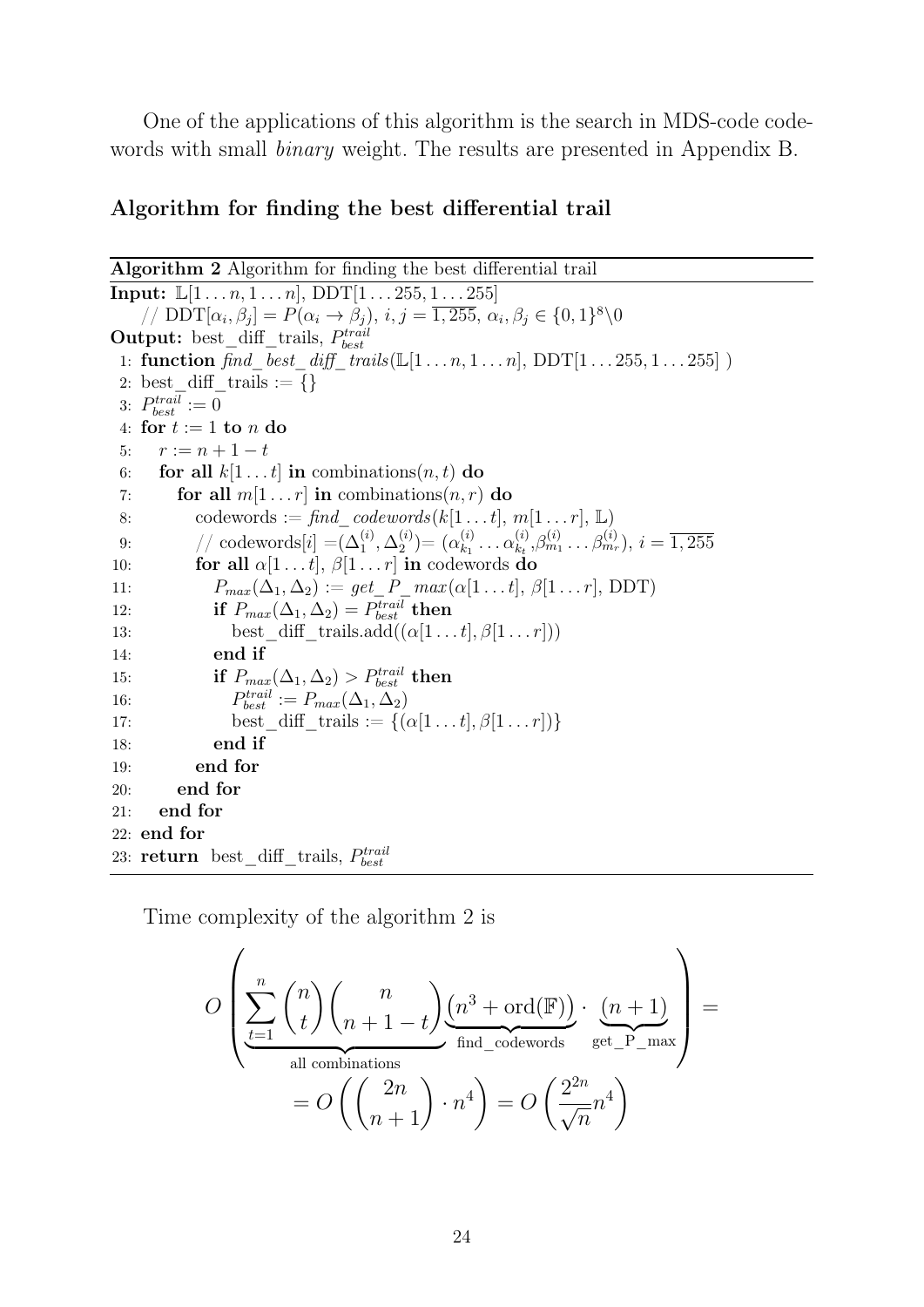**Algorithm 3** Algorithm for calculating  $P_{max}(\Delta_1, \Delta_2)$ 

1: function get  $P$   $max(\alpha[1 \dots t], \beta[1 \dots r], \text{DDT}[1 \dots 255, 1 \dots 255])$  $2:$   $\text{/}\text{/} (\Delta_1, \Delta_2) = (\alpha_{k_1} \ldots \alpha_{k_t}, \beta_{m_1} \ldots \beta_{m_r})$ 3:  $P_{max}(\Delta_1, \Delta_2) := 1$ 4: for  $i := 1$  to  $t$  do 5:  $P_{max}(\Delta_1, \Delta_2) := P_{max}(\Delta_1, \Delta_2) \times \max_x (\text{DDT}[x][\alpha[i]])$ 6: end for 7: for  $j := 1$  to  $r$  do  $8{:} \quad P_{max}(\Delta_1,\Delta_2):=P_{max}(\Delta_1,\Delta_2)\times\mathop{\rm max}_{y}(\mathrm{DDT}[\beta[j]][y])$ 9: end for 10: // the values  $\max_x (DDT[x][y])$ ,  $\max_y (DDT[x][y])$  can easily be cached 11: return  $P_{max}(\Delta_1, \Delta_2)$ 

The complexity of the algorithm is trivial –  $O(t + r) = O(n)$ 

#### Algorithm for calculating the upper bound of the differential

Algorithm 4 Algorithm for calculating the upper bound of the differential  $\textbf{Input:} \ \ M^{(n+1)}(k_1, \ldots, k_t, m_1, \ldots, m_r), \ \text{DDT}[1 \ldots 255, 1 \ldots 255]$ Output:  $P_{est} \ge P(\Delta x \to \Delta y)$ 1: function get upper bound(codewords[1 . . . 255], DDT[1 . . . 255, 1 . . . 255]) 2: P parts $[1 \dots 255] := \{\}$ 3: for  $i := 1$  to 255 do 4:  $\alpha[1 \dots t], \beta[1 \dots r] := \text{codewords}[i]$ 5: P\_parts[i] := get\_P\_max( $\alpha[1 \dots t - u], \beta[1 \dots r - v], \text{DDT}$ )// Let  $u = v = 2$ 6: end for 7: P\_parts[1 . . . 255] := non\_increasing\_sort(P\_parts[1 . . . 255]) 8:  $X[1 \dots 255] := get\_majorant(DDT[1 \dots 255, 1 \dots 255], input)$ 9:  $Y[1 \dots 255] := get \text{majorant}(DDT[1 \dots 255, 1 \dots 255], \text{ output})$ 10:  $P_{est} := 0$ 11: for  $i := 1$  to 255 do 12:  $P_{est} := P_{est} + X[i]^u \times Y[i]^v \times P_{parts}[i]$ 13: end for 14: return  $P_{est}$ 

The values returned by the function *get* majorant can be cached. Therefore, the complexity of the algorithm 4 is equal to  $O(\text{ord}(\mathbb{F}) \cdot n)$ .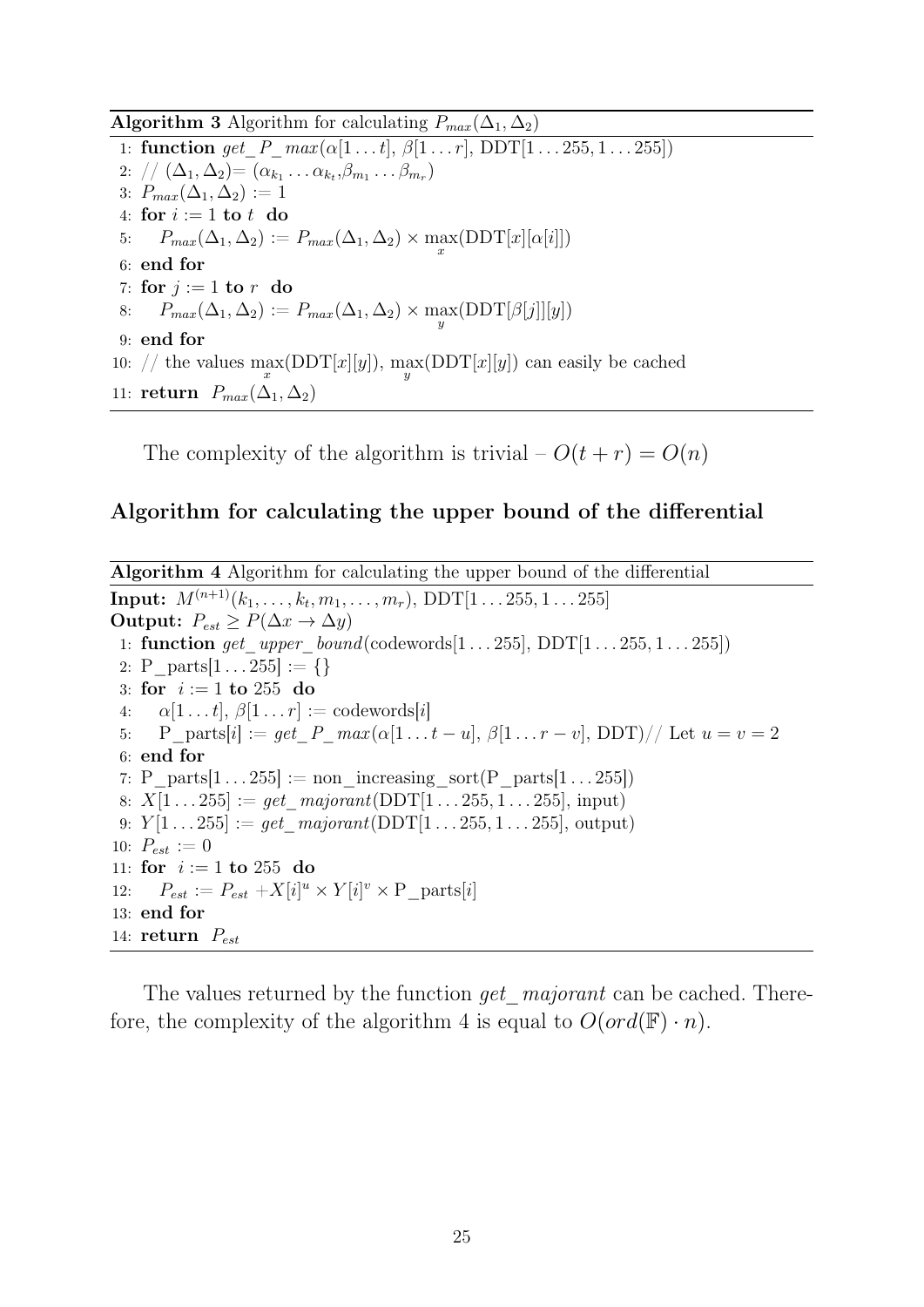**Algorithm 5** Algorithm for calculating  $X$  and  $Y$ **Input:** DDT $[1 \dots 255, 1 \dots 255]$ , input  $(X)$  or output  $(Y)$ **Output:**  $X[1 \dots 255]$  or  $Y[1 \dots 255]$ , 8 1: function get\_majorant(DDT[1 . . . 255, 1 . . . 255], input/output) 2: if output then 3:  $DDT := \text{transpose}(DDT)$ 4: end if 5: for  $i := 1$  to 255 do 6:  $DDT[i][1 \dots 255] := \text{non-increasing} \text{ sort}(DDT[i][1 \dots 255]) / / \text{sort} \text{rows}$ 7: end for 8: majorant $[1 \dots 255] := [0, \dots, 0]$ 9: for  $i := 1$  to 255 do 10: majorant $[i] := \max_{j} (DDT[j][i]) / j$  select the maximum in the column 11: end for 12: // zero values can be removed 13: return majorant

Time complexity of the algorithm 5 is  $O(\text{ord}(\mathbb{F})^2)$ .

### Algorithm for constructing the differential

Algorithm 6 Algorithm for constructing the differential **Input:**  $M^{(n+1)}(k_1, \ldots, k_t, m_1, \ldots, m_r)$ , DDT $[1 \ldots 255, 1 \ldots 255]$ , P  $_{diff}$ est **Output:** best\_differentials,  $P_{est}^{diff}$ est 1: function construct differentials(codewords $[1 \dots 255]$ , DDT $[1 \dots 255, 1 \dots 255]$ ,  $P_{est}^{diff}$ 2: row index  $:= \{1, \ldots, 255\}$ 3: row  $est[1 \dots 255] := [0, \dots, 0]$ 4: for  $i := 1$  to 255 do 5:  $\alpha[1 \dots t], \beta[1 \dots r] := \text{codewords}[i]$ 6:  $\text{row\_est}[i] := get\_P\_max(\alpha[1 \dots t], \beta[1 \dots r], \text{DDT})$ 7: end for 8: best differentials  $:= \{\}$ 9: external bytes $[1 \dots t + r] := [0, \dots, 0] / \Delta x$  and  $\Delta y$ 10: recursive  $search(1, row$  index, row est) 11: **return** best differentials,  $P_{est}^{diff}$ est

The complexity of the algorithm 6 is determined by the complexity of algorithm 7.

Denote the complexity of the algorithm for constructing the differential as  $C_{diff}$ . In general case, algorithm 7 performs an exhaustive search of all inputs  $\Delta x$  and outputs  $\Delta y$ . In this case  $C_{diff} = O(ord(\mathbb{F})^n)$ . But in our practice, the average number of operations performed by the algorithm for constructing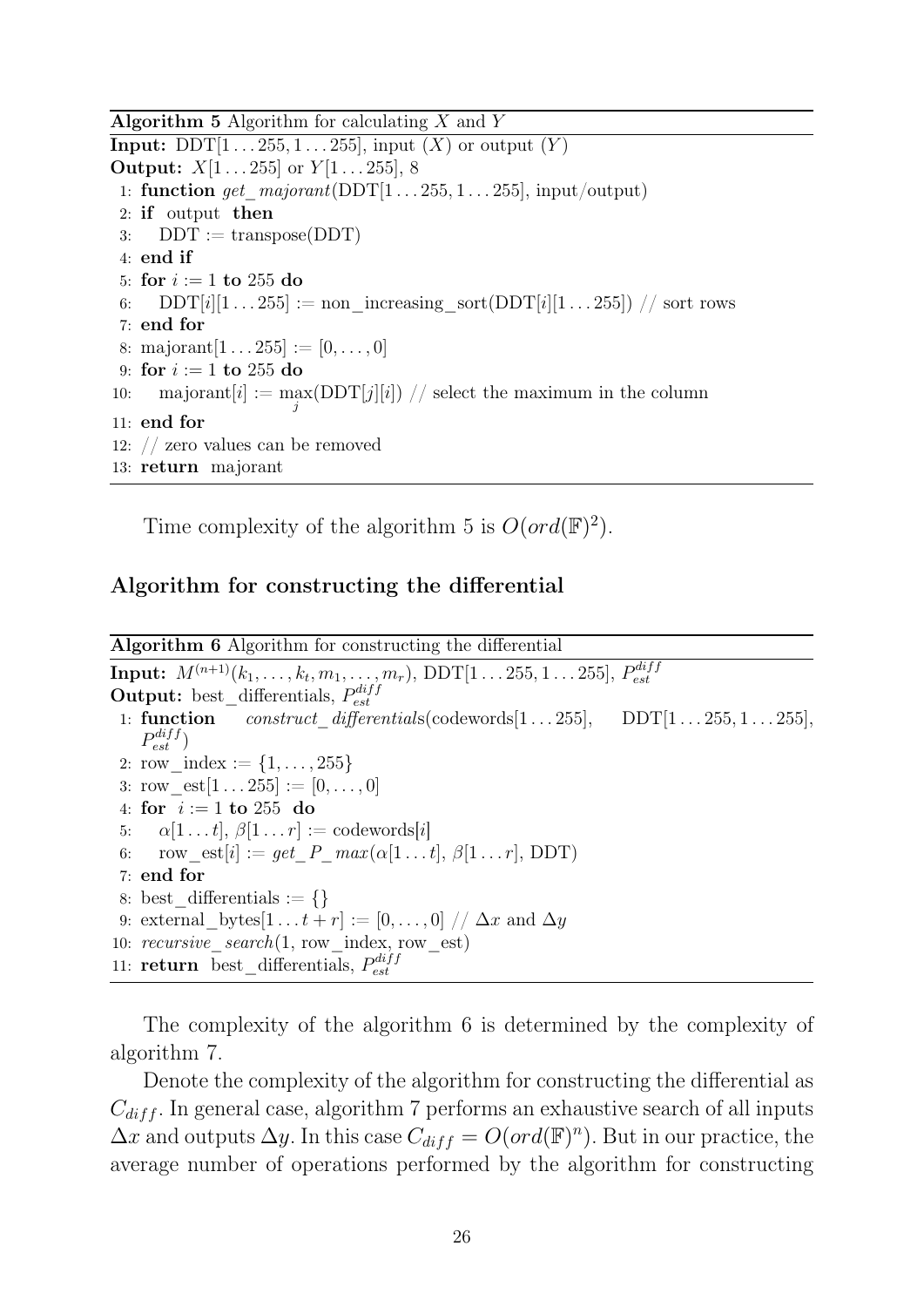the differential is approximately equal to  $ord(\mathbb{F})^2$ . A more accurate estimate of the complexity is the subject of further research.

Algorithm 7 Recursive search of the differential

```
1: variables from Algorithm 6:
 2: codewords\begin{bmatrix} 1 \dots 255 \end{bmatrix} // codewords[i]=codeword\begin{bmatrix} 1 \dots t + r \end{bmatrix}, i = \overline{1,255}3: DDT[1 \dots 255, 1 \dots 255]4: external bytes[1 \dots t + r]5: P_{est}^{diff}est
 6: best differentials = \{\}7: procedure recursive search(column, row index, row est)
8: if column > t + r then
9: \Delta x := external bytes[1...t], \Delta y := external bytes[t + 1...t + r]
10: P(\Delta x \to \Delta y) := \text{sum}(\text{row\_est})11: if P(\Delta x \to \Delta y) = P_{est}^{diff} then
12: best differentials.add((\Delta x, \Delta y))
13: end if
14: if P(\Delta x \to \Delta y) > P_{est}^{diff} then
15: best_differentials = \{(\Delta x, \Delta y)\}16: end if
17: return
18: end if
19: for a := 1 to 255 do
20: external bytes[column] := a21: new row index := {}, new row est[1 . . . 255] := [0, \ldots, 0], P_{est} := 022: for all i in row index do
23: codeword[1 \dots t + r] :=codewords[i]24: P_{trail} := \text{row} \text{est}[i]25: internal byte := codeword[column]
26: if column \leq t then
27: P_{trail} := P_{trail} \times \text{DDT}[a][internal\_byte] / \max_{x} (\text{DDT}[x][internal\_byte])28: else
29: P_{trail} := P_{trail} \times \mathrm{DDT}[internal\_byte][a] / \max_{y} (\mathrm{DDT}[internal\_byte][y])30: end if
31: if P_{trail} > 0 then
32: P_{est} := P_{est} + P_{trail}33: new row index.add(i)34: new row est[i] := P_{trail}35: end if
36: end for
37: if P_{est} \ge P_{est}^{diff} then
38: recursive search(column+1, new row index, new row est)
39: end if
40: end for
```